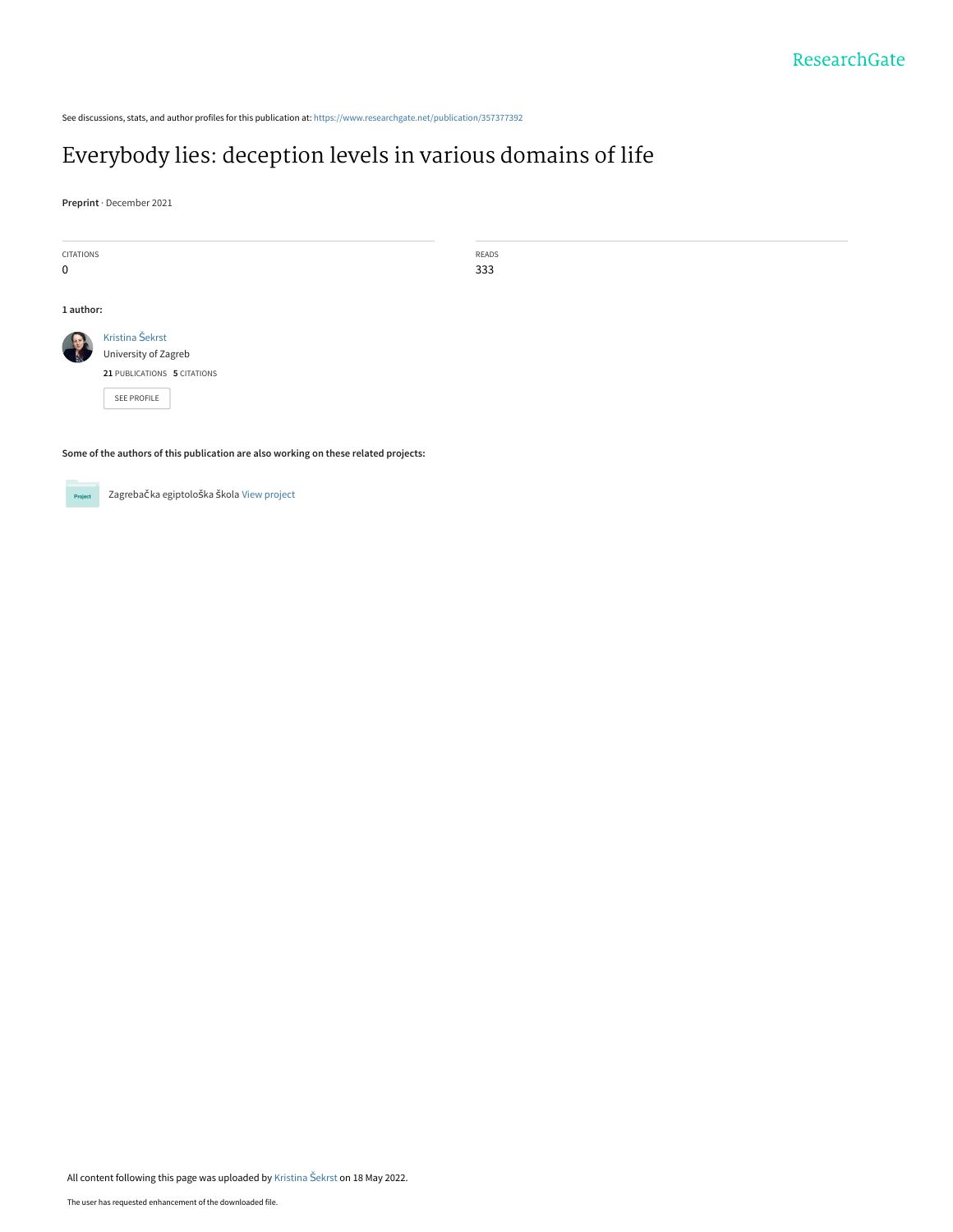# **Everybody lies: deception levels in various domains of life**

#### **Kristina Šekrst**

University of Zagreb, [ksekrst@ffzg.hr](mailto:ksekrst@ffzg.hr)<sup>1</sup>

#### **Abstract**

The goal of this paper is to establish a hierarchical level of deception which does not apply only to humans and non-human animals, but also to the rest of the living world, including plants. We will follow the hierarchical categorization of deception, set forth by Mitchell (1986), in which the first level of deception starts with mimicry, while the last level of deception includes learning and intentionality, usually attributed to primates. We will show how such a hierarchy can be attributed to bacteria, plants, and fungi, see that self-deception is not inherent only to humans, and then connect the evolutionary roots of deception with the philosophical notion of intentionality.

Levels of deception and intentionality

According to de Waal (1992), *deception* can be defined as the projection of inaccurate or false image of knowledge, intentions, or motivations. Animal deception has been thoroughly studied, but it was mostly focusing on mimicry and primate intentionality. Mitchell (1986, p. 21) states that *deception* occurs when:

1) an organism *R* registers something *Y* from another organism *S,* where *S* can be described as benefiting when:

2a) *R* acts appropriately toward *Y*, because

2b) *Y* means *X*; and

3) it is untrue that X is the case.

If *S* and *R* are the same organism, we are talking about *self-deception* (see Figure 1).

<sup>1</sup> To appear in *Biosemiotics* (Springer), DOI: 10.1007/s12304-022-09485-9.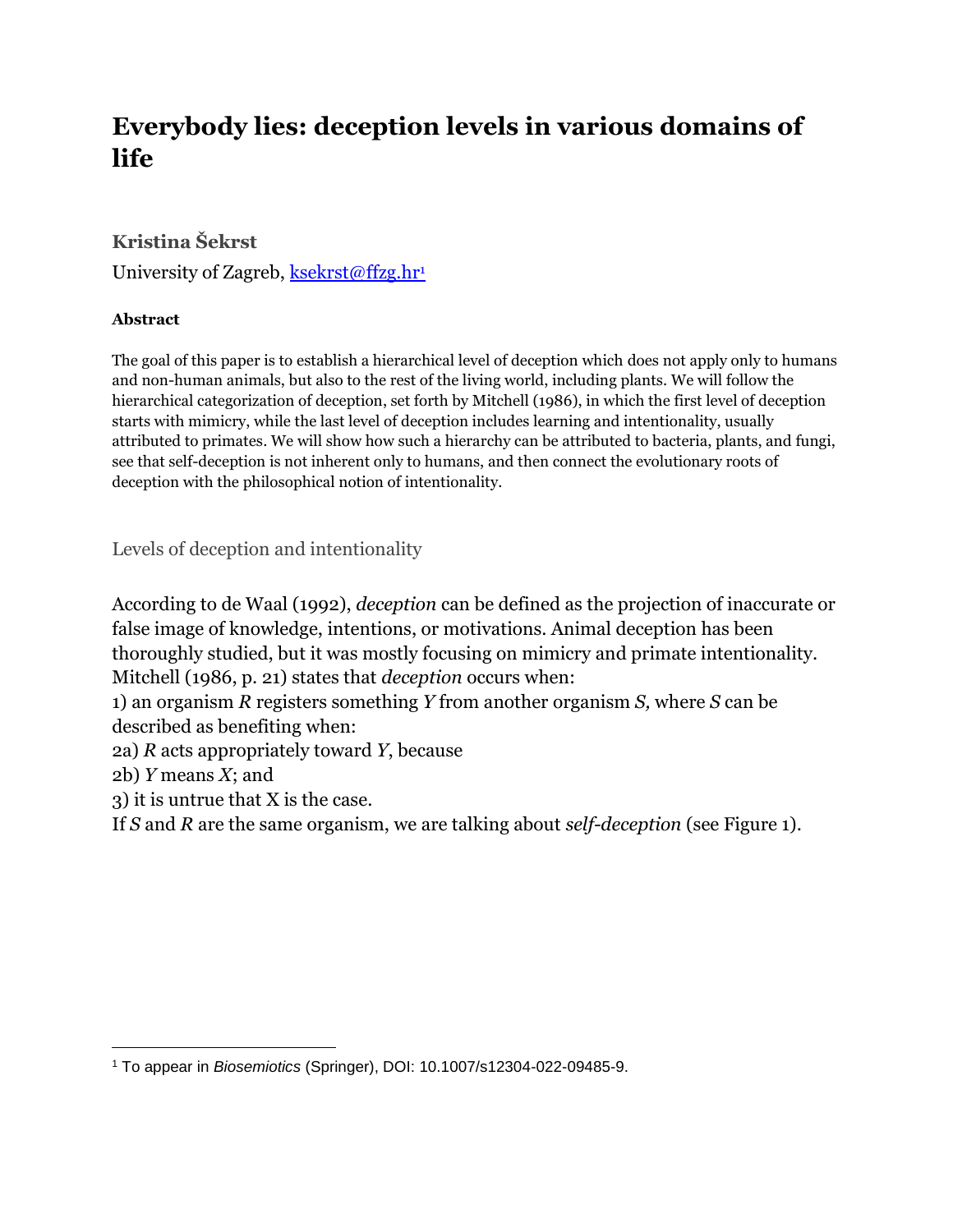

**Figure 1.** Deception and self-deception according to Mitchell (1986).

In philosophical research, self-deception usually involves a *person* who seems to acquire and maintain false belief in the teeth of evidence to the contrary as a consequence of some motivation, and who may display behavior suggesting some awareness of the truth (Deweese-Boyd, 2021). We will notice that most philosophical and psychological research on self-deception describes humans exclusively (cf. Hållén, 2011; McLaughlin & Rorty, 1988; Deweese-Boyd, 2021; Barnes, 1977), which is the reason that it mostly deals with the notion of *person* and *identity*, of which there is no consensus regarding non-human animal species that it might be attributed to.

Mitchell (1986, p. 21) asserts that the *first level of deception* is the level at which an animal acts because it cannot do otherwise, for example, palatable butterflies that look like unpalatable ones to experienced blue jays, or the appearance of various false eyeballs and markings deterring predators. For Maran (2017), mimicry is both a biological and a semiotic phenomenon. *Mimicry* is usually defined as the resemblance of one organism to another or a similar natural object. However, mimicry can take place in auditory, chemical, tactile or any other channel and frequency that animals use for communication. Although most mimicry cases are based on prey and predator relations, it exists within other functions such as symbiosis, parasitism, or competition. The resemblance does not have to be species-specific, for example, there are more abstract features such as mammalian eyes, such as eyespots in caterpillars and fish, or specific movements, like the worm-like movements of anglerfish (Maran, 2017, p. 8).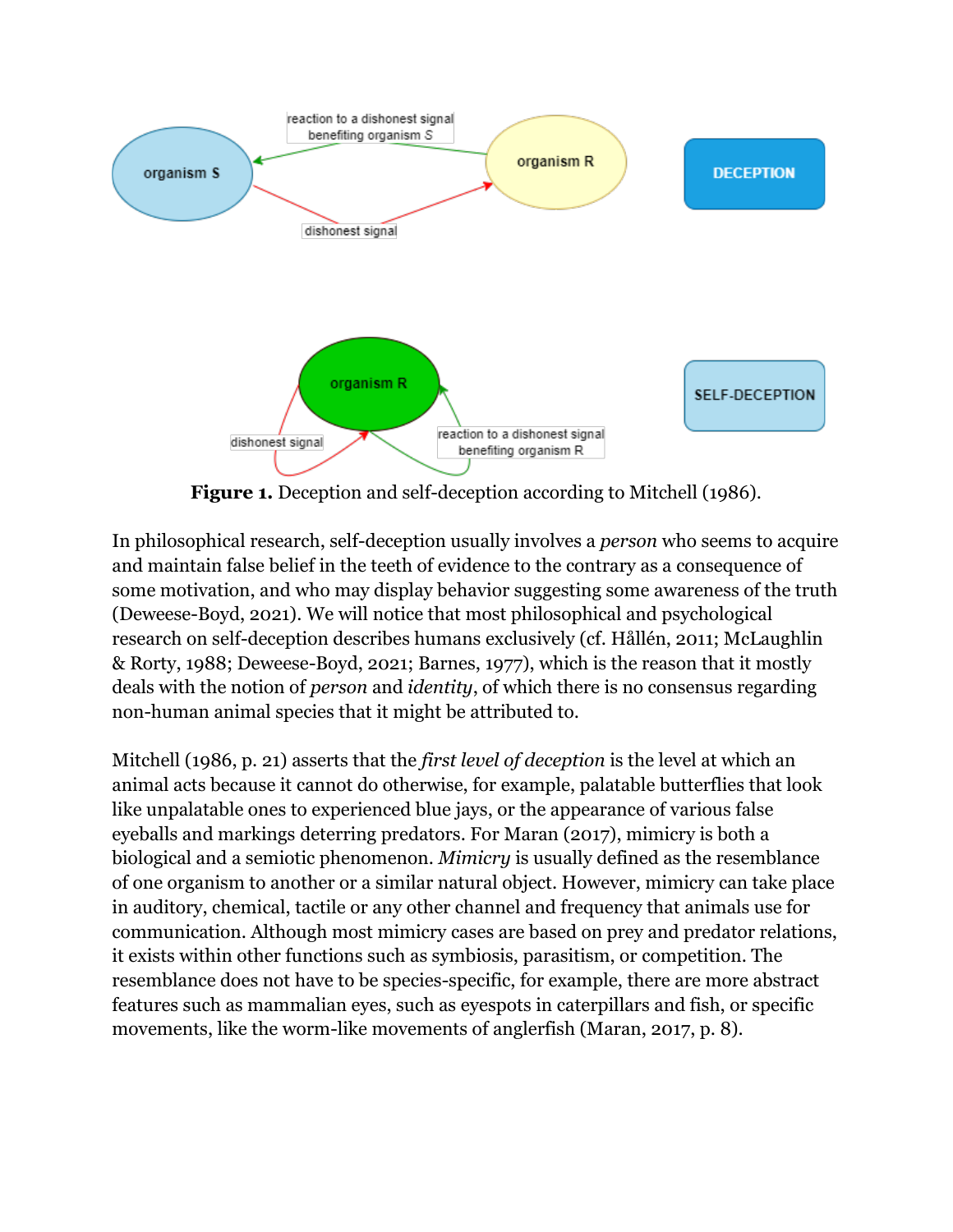*Second-level deception* is a certain programmed act of false behavior. In this level, an organism's behavior is still considered programmed, but according to the registration of acts of another organism, i.e. "the influence of the receiver's actions on the sender's action" (Mitchell, 1986, p. 24) is different from the first-level deception. That means that the sender needs to come into contact with the receiver for the preprogrammed action to take place. For example, Mitchell (1986, p. 24) mentions Steger and Caldwell's research (1983) about deceptive mimicking or a case of bluffing by stomatopods, in which they act as if they are capable of inflicting harm upon other stomatopods. New molts were attempting to defend their cavities by bluffing: lean out of their cavity and laterally spread the raptorial appendages while facing an opponent. Such sequences support the conclusion of attempted deception since such actions caused intruders to coil in defensive postures and the most of them swam away rapidly (Steger and Caldwell, 1983). Classic examples include snake-mimicry in various birds, for example, Møller, Flensted-Jensen and Liang (2021) have shown that the incubating female of the *Paridae* family performs a hissing display when threatened, by hissing vigorously while lunging their head forward and shaking their wings and tail repeatedly. Another classic example is distraction display,<sup>2</sup> where some birds such as the Killdeer simulate a broken wing, and many of the warblers appear to be sick or seem to simulate helpless baby birds by quivering their wings (Davis 1989, p. 126).

*Third-level deceivers* are capable of learning and such actions are based upon trial and error. Mitchell (1986, p. 25) states that some instances of this level-three deception can be considered *intentional*, though *not intentionally deceptive*: an animal can act because it believes its action will have a particular result. To conclude, *learning* is the most important characteristic here and many animals learn to take different actions based on previous experience. Mitchell (1986, p. 25) mentions that blue jays learn to ignore palatable butterflies similar to unpalatable ones after experiencing the nausea connected to eating the latter. Do note, the learning process here does not have to happen for a single individual only, for example, for Mitchell (1986, p. 25), Krebs's hypothesis (1977) – by which some birds' song repertoires evolved because they were able to create the illusion of a crowded habitat and dissuade new birds from nesting nearby – is also an example of third-level deception. One recent example includes deceptive behavior in Tonkean macaques (Canteloup et al., 2017), where subordinates used distraction to lure away the dominant macaque from the food. Sometimes the border between this level, and the next one that includes awareness of other organism's beliefs seems blurry, but in this case, authors believe it was a learned behavior that triggered success previously. Mitchell (1986, p. 25) mentions a similar example in which

<sup>2</sup> Mitchell (1986, p. 24) calls it "injury-feigning", but according to Davis (1989, p. 125), ornithologists generally use the term "distraction display" rather than "injury feigning" or "broken-wing act".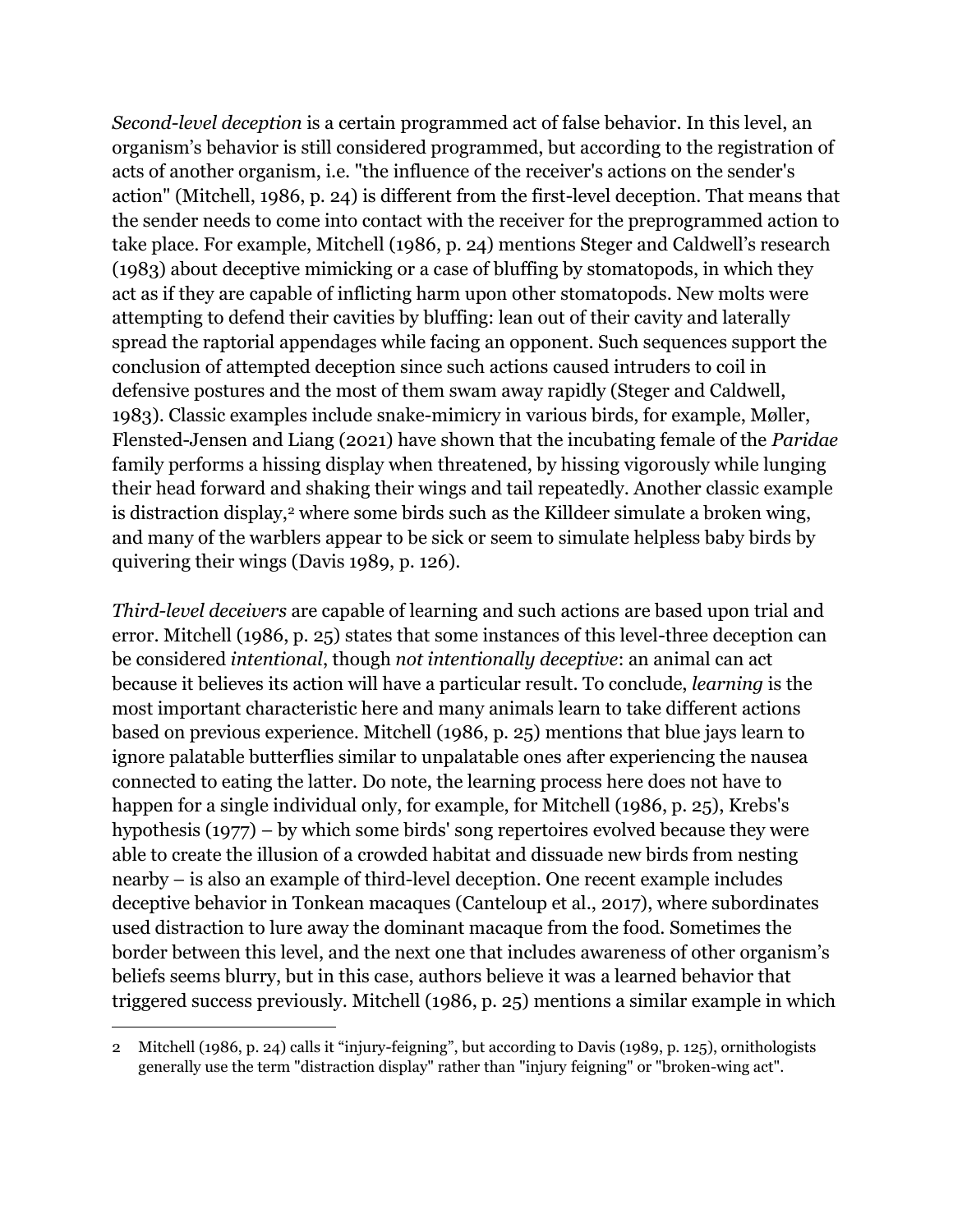Hediger (1955) has described a captive gorilla who lured her keeper to her cage by acting if her arm were stuck. This is an example that is *at least* at the third level but might be even of a fourth level. Let us now examine the next stage.

The most interesting level is the *fourth level of deception*, in which the recognition of other animal's beliefs happens. This is where, of course, humans excel, since it involves programming and reprogramming based on past and present actions of the organism being deceived (Mitchell, 1986, p. 26). From a philosophical standpoint, there is a strong *intention to deceive* the receiver. In the animal world, Mitchell mentions Menzel's (1974) research that shows a series of deceptive interactions between two chimpanzees in order to avoid communicating about hidden food, after studying the same nine chimpanzees for six years, who were later brought together in a one-acre field cage. Rock, the most dominant chimp, and Belle were interacting, and Belle became slower in her approach to the food, since as soon as Belle uncovered it, Rock would race over and take it all (Menzel, 1974). In order to investigate the difference between the last two levels, the notion of *intentionality*<sup>3</sup> needs to be emphasized.

For Dennett (1983, p. 345), the *first-order intentional system* has beliefs and desires, but no beliefs and desires about beliefs and desires: such a system has the form of *x believes that p* or *y wants that q*, where *p* and *q* contain no intentional idioms. For example, a subordinate monkey might believe that a dominant one wants his food. Such cases would usually correspond to the third level of deception. *Second-order intentional system* possesses beliefs and desires (and other intentional states) about beliefs and desires, agent's own and of others, for example: x *wants* y *to believe that* x *is hungry* or x *fears that y will discover that* x *has a food cache* (Dennett, 1983, p. 345). Finally, a *third-order intentional system* is capable of states such as x *wants* y *to believe that* x *believes he is all alone*, while a *fourth-order intentional system* "might want you to think it understood you to be requesting that it leave" (Dennett, 1983, p. 345). Cognitive ethologists usually discuss the question whether monkeys or apes are second- or thirdorder intentional systems (Dreckman, 1999, p. 94). This paper does not deal with the complex notion of intentionality in detail, but the concept itself is needed to better differentiate between the third and fourth level of deception. In the third level of deception, we can only find the lowest order of intentionality, while the second and higher orders of intentionality are connected to the fourth level of deception.

<sup>3</sup> In philosophy, *intentionality* is usually connected to *directedness* or *aboutness* related to a certain object. However, animals certainly display directedness towards objects in their surroundings, but that does not mean we have to credit them with thought (Beisecker, 1999, p. 281). Dennett's levels of intentionality seem to at least try to clarify between different levels of such a concept.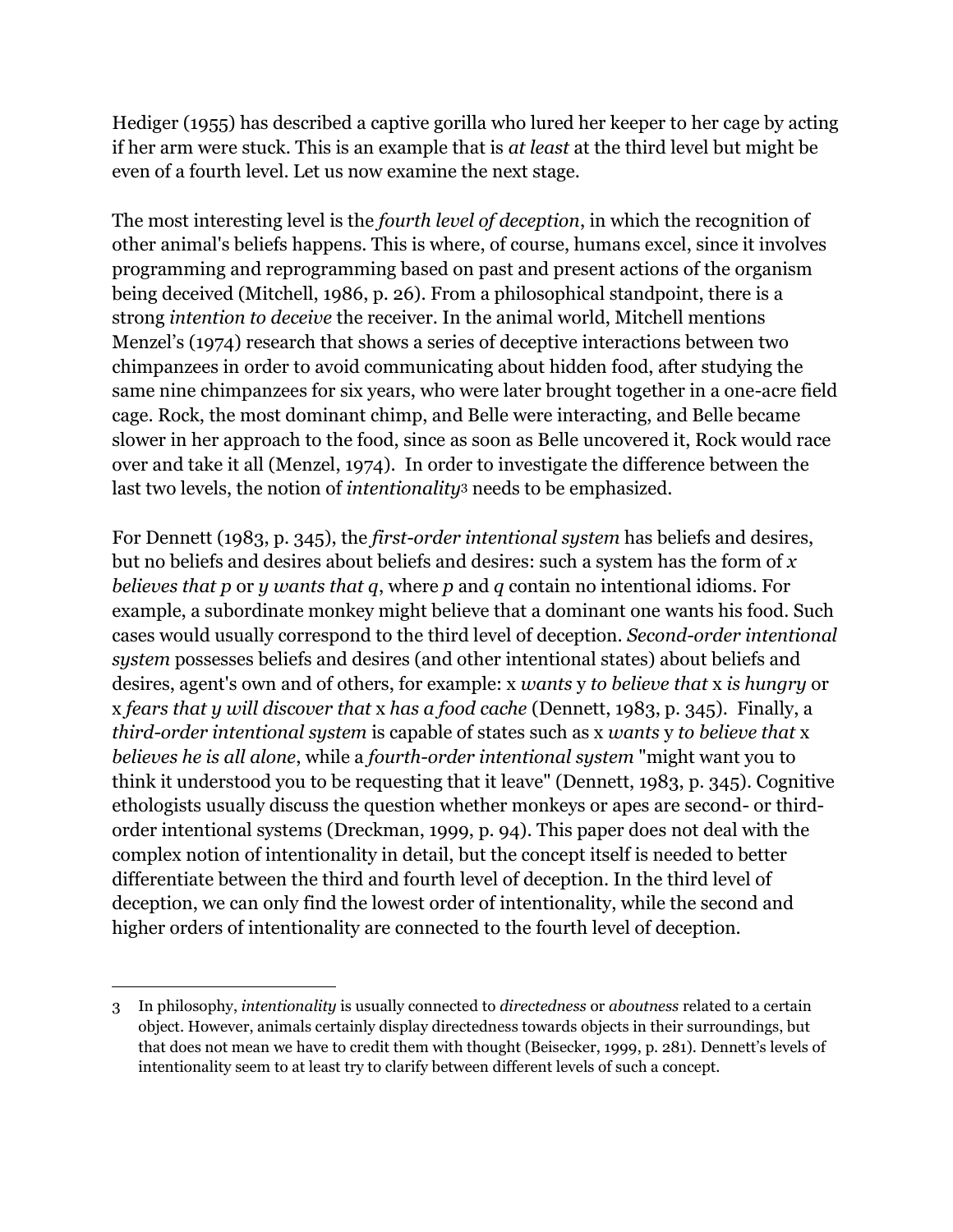Dreckmann (1999, p. 105) warns about an important *caveat*: there are always alternative explanations regarding the differentiation of higher orders of intentionality, for example, instead of intending to bring about a false belief in its companion, the animal could just have learned to react in a particular way. Mitchell (1986, p. 25) has classified Hediger's (1955) example of a captive gorilla luring her caretaker into the cage by acting injured as third-level deception. In this case, we might stick to conservative notions such as Mitchell and classify this as a learned mechanism without any beliefs on how the caretaker should behave, since it was always a successful action and the animal remembers the consequences, without any higher-order thinking. An alternate and feasible explanation would be to see the gorilla as an illustration of the fourth level of deception, possessing beliefs that the caretaker will believe she was injured. I will emphasize the possibility of alternative explanations by introducing the notion of intentionality into each of the levels, where feasible, since this research has to remain work in progress, and go along with current scientific data.

My argument is as follows. First, I will go through all the levels of deception in more detail and see whether such deception exists in other kingdoms, especially seeing whether different notions of deception exist in plants or fungi. The goal is to see that a general hierarchy of deception can be established, which does not include only the animal world. A new classification might be revised in light of new evidence, but according to current research, it is necessary to talk about *deception* as a broad biological phenomenon, which differs in hierarchical levels from species to species. Second, I will propose how new biological studies fit into the classical notion of selfdeception, which is almost exclusively concerned with humans, and possibly simians.

#### First-level deception

The first level of deception includes actions designed by natural selection or differential replication. Such adaptations created to deceive other organisms can be conceptualized as a *mime*: an instance of correlation among a trait or behavior of one organism, the simulation of that trait or behavior in another organism and the type of behavior enacted by certain organisms towards both beings bearing the original trait or a simulated one (Mitchell, 1986, p. 21). Various examples of mimicry have been thoroughly studied: cf. stomatopod meral spreading (Steger and Cardwell, 1983) mentioned by Mitchell as defensive mimicry belonging to the second level of deception (Mitchell, 1986, p. 24), or typical *Batesian mimicry* examples in butterflies (Jeffords, Sternburg and Waldbauer, 1979) and coral snakes (Greene and McDiarmid, 1981).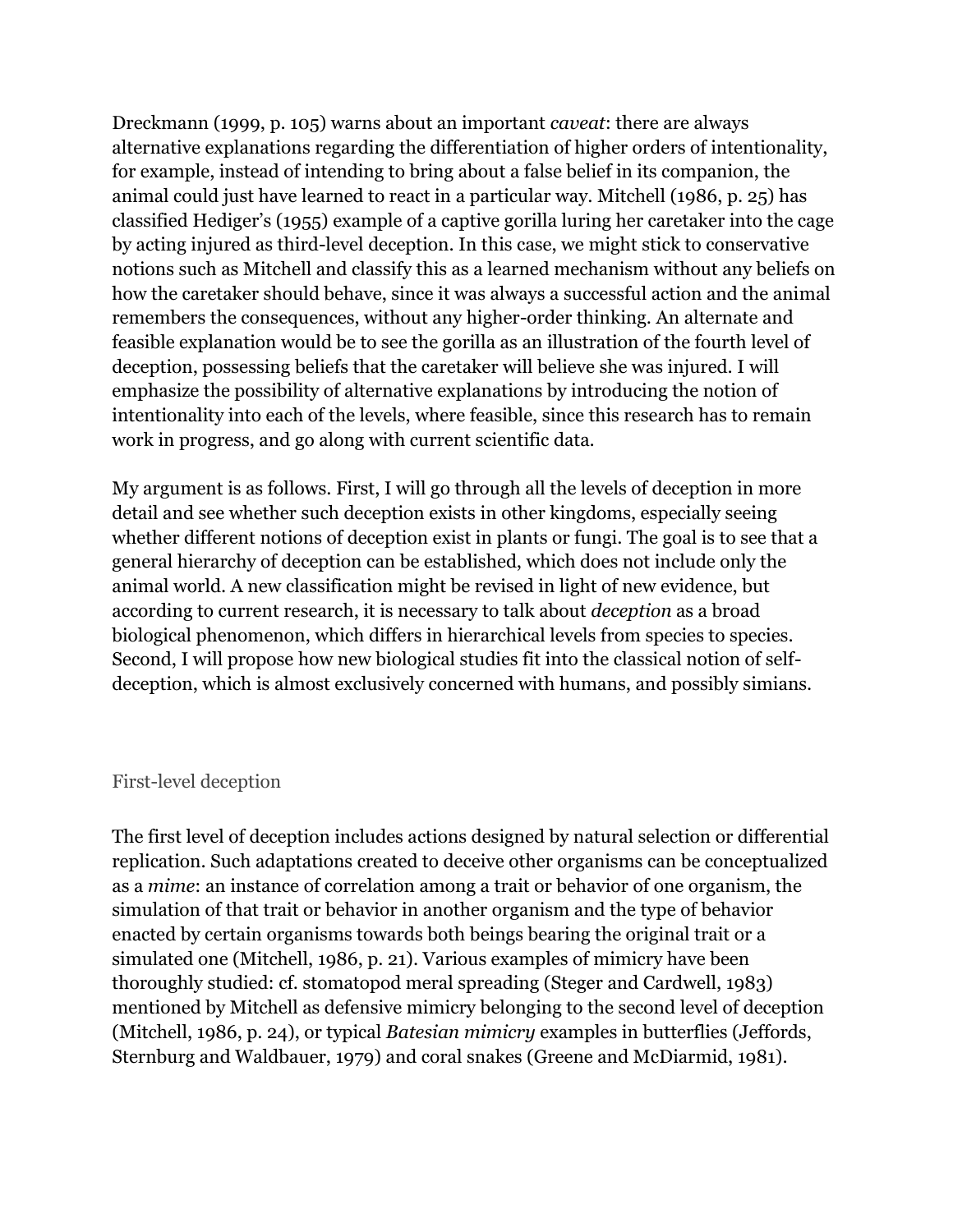There is also a type of mimicry where no deception is involved, the so-called *Müllerian mimicry*, in which organisms profit from nothing by simulating each other's warning signs (cf. Benson, 1972). Müllerian mimicry refers to a phenomenon of evolved similarity among unpalatable species, that often share a common predator, in which the species mimic each other's honest signals to their benefit (Forbes, 2009, p. 42). For example, *Heliconius* butterflies are different species wearing the same patterning to give a standardized warning to predators that they are unpalatable (Forbes, 2009, p. 221). 4 *Automimicry* refers to cases in which one body part mimics another in a certain organism, for example, if organism develops adult-like traits to decrease predator attacks (Sordahl, 1988), various patterns and eye spots to confuse the predators where the butterfly's head is (Robbins, 1981, given by Mitchell, 1976, p. 22), and similar evolutionary stable strategies (Svennungsen and Holen, 2007).

Such a level of deception belongs in the plant word as well. Pannell and Farmer (2016) have grouped mimicry in plants into two cases: those that confer protection against herbivores, and those that exact rewards from mutualists, such as pollinators, without providing a reward. Pannell and Farmer (2016) demonstrate this using two examples. First is the uncanny resemblance by the Australian mistletoe parasite, *Amyema cambagei* of its *Casuarina* host, since the foliage of the mistletoe is hard to distinguish from the better defeated shoots of the host from nocturnal herbivores. A second example involves *Passifloraceae* where yellow spots mimic the eggs of *Heliconidae*  butterflies, since the butterflies would avoid ovipositing on leaves that already have eggs.

Pasteur (1982) presents different models of plant mimicry classification, according to functionality, the type of impact on the deceived organism and similar conditions. One classic example is the example of Pouyannian mimicry, in which some flowers mimic a potential pollinator's mate, cf. orchid flowers who mimic female *Hymenoptera* and attract males, where a deceived male bee or wasp tries to (pseudo-)copulate with a mimetic flower (Pasteur, 1982). Lev-Yadun (2003) has shown an example of automimicry, previously known only in animals, related to thorns within *Agave* genus, an example of anti-herbivore Batesian mimicry. For classic mimicry studies, see Dodson and Frymire (1961), Baker (1976), Boyden (1980), and Williamson and Black (1981). The

<sup>4</sup> An illustrative example is reported by Forbes (2009, p. 51) citing Poulton (1890): "A Batesian mimic may be compared to an unscrupulous tradesman who copies the advertisement of a successful firm, whereas Mullerian mimicry is like a combination between firms who adopt a common advertisement to share expenses".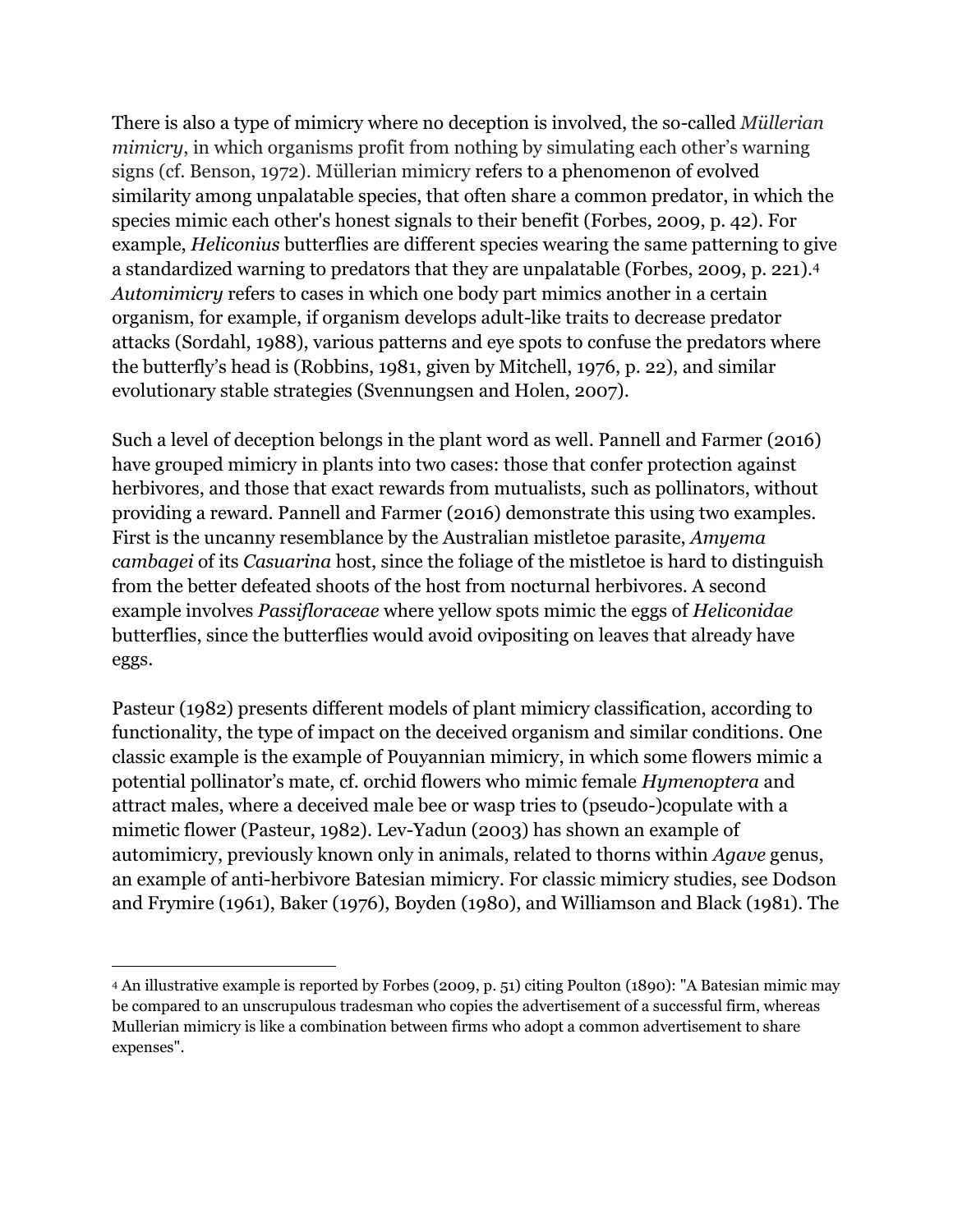next type of mimicry, aggressive mimicry, actually belongs to the second level of deception.

There are examples of mimicry in Fungi as well. Ngugi and Scherm (2006) have described the use of visual and olfactory signals to attract insects to fungus, i.e., pseudoflowers on which fungal gametes or infectious spores are produced. For classic studies, see Roy (1993) and Raguso and Roy (1998). Fungi have also developed a form of the mentioned aggressive mimicry, which we will visit in the next section.

#### Second level of deception

For Mitchell (1986, p. 24), the organism is programmed here by another organism registering the act, the organism is programmed to do *p* given that *q* is the case. In the case of aggressive mimicry, the organism, usually the predator, is programmed to employ a certain level of mimicry when another organism, often the prey, is present. Unlike defensive mimicry, in which the prey acts as a mimic, aggressive mimicry involves predators doing so, often being labeled as the *wolf-in-sheep's-clothing strategy*  (cf. Eisner et al., 1987). *Aggressive mimicry* is a way for predators or parasites to share similar signals as their prey to avoid being correctly identified (cf. Wickler, 1968). In defensive mimicry, the mimic benefits from such an act, while in aggressive mimicry, the signal receiver is inevitably indirectly manipulated (Jackson and Cross, 2013). Jackson and Cross (2013) connect this signal sending to Krebs and Dawkins (1984) model of communication, where it was seen as dealing with indirect manipulation: the sender makes a signal to which the receiver responds in a way that is beneficial to the sender. Pietsch and Grobecker (1978) show that the anglerfish of the genus *Antennarius*  utilizes a lure that mimics a small fish. For detailed studies, see, for example, Nelson and Jackson (2009) for spiders, Eisner et al. (1978) for larvae, Boileau et al. (2015) for cichlid fish, and Salazar et al. (2015) for aphids.

Jamie (2017) states that aggressive mimicry is found in non-rewarding plants that look like a rewarding species, thus duping pollinators to visit them. A classic example is the Venus flytrap, along with similar carnivorous plants (Di Giusto et al., 2010). One interesting example in the animal world uses the same tactic of looking like a bright, luring flower: the orchid mantis resembles a flower in order to lure its prey (Hanlon et al., 2014).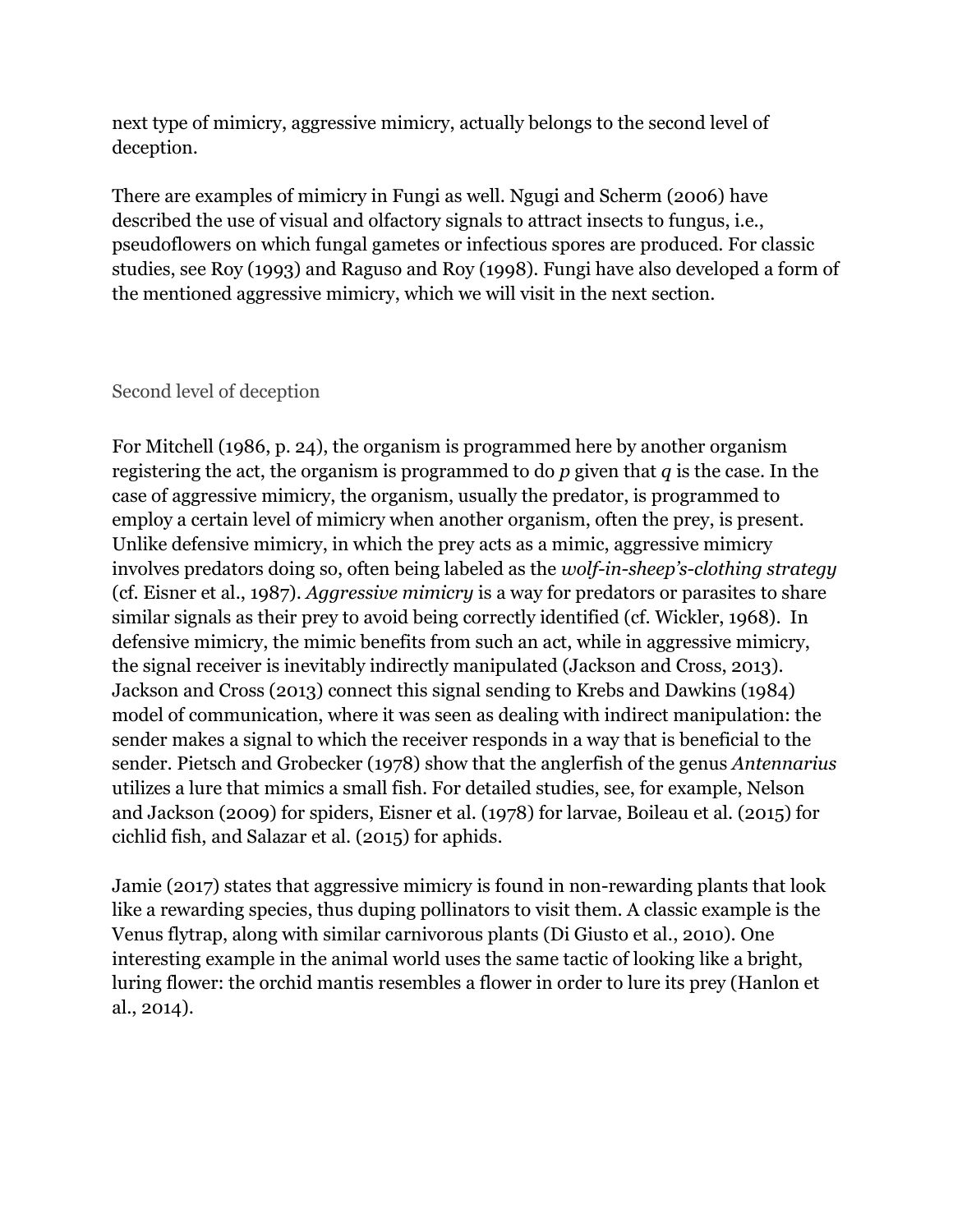Molecular mimicry can be seen as a special case of aggressive mimicry (Ngugi and Scherm, 2006).<sup>5</sup> By *molecular mimicry*, we refer to certain pathogens that have evolved proteins that imitate specific eukaryotic cell proteins, allowing them to manipulate host pathways (Mondino, Schmidt and Buchrieser, 2020). Ngugi and Scherm (2006) illustrate molecular mimicry with an example of *Xanthomonas axonopodis* pv. Citri mimicking plant natriuretic peptides from a study by Nembaware et al. (2004). Nembaware et al. (2004) consider this a case of molecular mimicry that enables the pathogen to manipulate plant responses to bring about favorable conditions to the pathogen. This can again be seen as an application of the Krebs and Dawkins model of communication dealing with indirect manipulation.

Stebbins and Galán (2001) show that many bacterial pathogens mimic the function of host proteins to manipulate host physiology for the microbe's benefit. Bacterial virulence factors were probably acquired horizontally, perhaps from a eukaryotic host, while virulence factors that use molecular surfaces that mimic host protein surfaces are more likely to have been obtained by convergent evolution (Stebbins and Galán, 2001). Tayal et al. (2021) show that molecular mimicry operates at four distinct levels: 1) similarity in both sequence and structure of a full-length protein or a functional domain (cf. *Legionella pneumophila*, *Chlamydia trachomatis* and *Burkholderia thailandensis*) 2) only structural similarity without sequence similarity 3) similarity in the sequence of a short linear motif 4) similarity of binding-site architectures.

Aggressive mimicry is found in Fungi as well, where one of the best examples is pollen mimicry, where pathogens infect flowers via the gynoecial pathway (Ngugi and Scherm, 2004). According to Ngugi and Scherm (2006), another example of molecular mimicry is seen in the case of plant-parasitic fungi *Rhizoctonia solani* and *Phoma lingam* (Pedras and Okanga, 1999). Ngugi and Scherm (2006) connect the aggressive mimicry to specialized plant-parasitic fungi mimicking host structures to gain access to resources. When the host is present (*q* in Mitchell's description), *M. vaccinii-corymbosi* infect via the gynoecium without eliciting a host defense-response.

Aggressive mimicry can, indeed, be also seen as an edge case between first level and second level of deception if we give up on it being seen as an employment of indirect manipulation. Better examples are cases of the defensive *thanatosis* or playing dead as a common tool among animals, usually triggered by an imminent threat of predation

<sup>5</sup> One might object by stating that Mitchell's (1986, p. 24) classification seems to point out active perception or reaction to the *q* being provided (do *p* given *q*), but he employs the word *registration*  correctly since there does not have to be any active perception involved (even though it usually is) except for a basic reaction, which might be seen in terms of any biological system.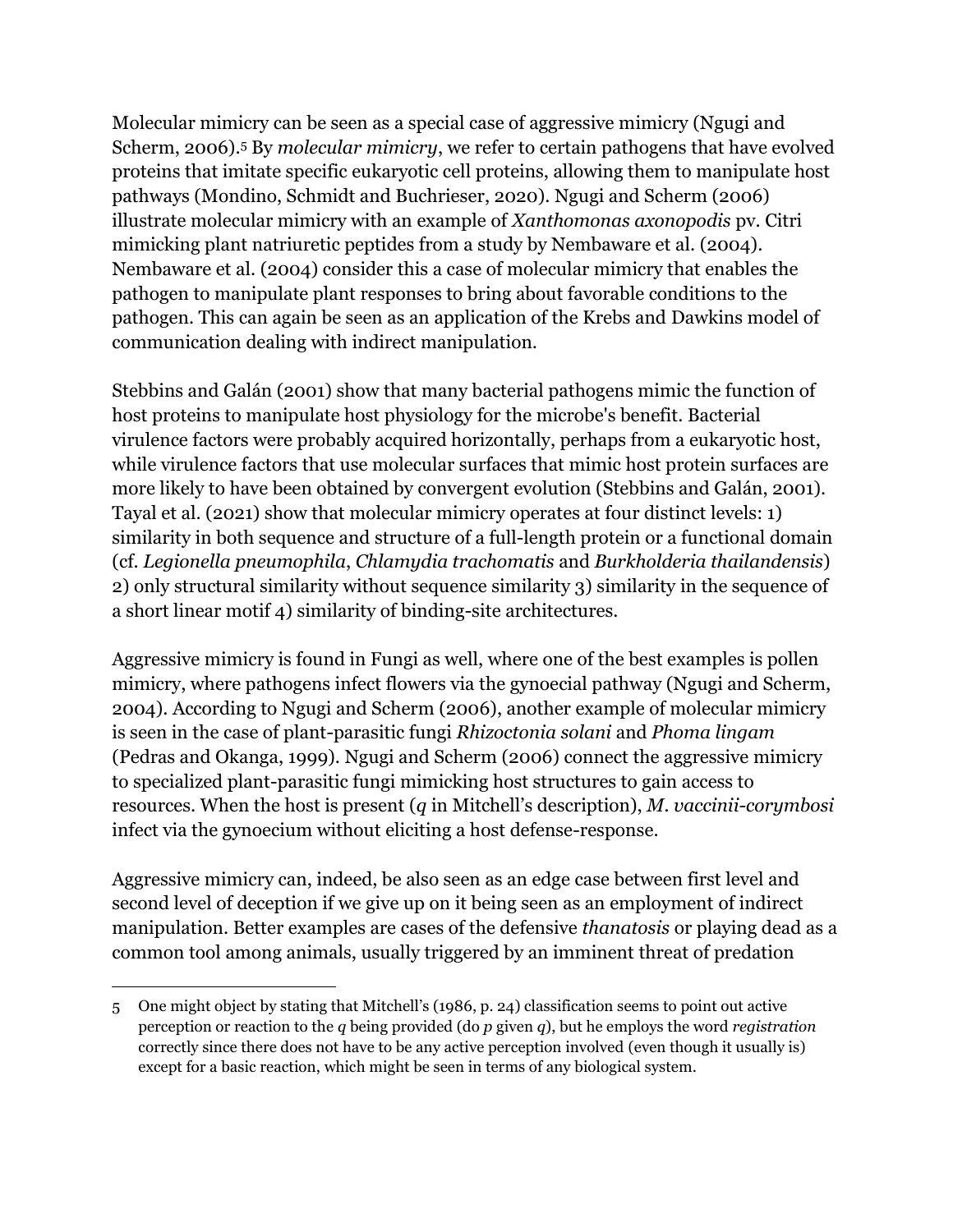(Rogers and Simpson, 2014). Various cases of apparent death have been thoroughly studies in many species, for example, spiders (Hansen et al., 2008), wasps (King and Leaich, 2006), ants (Cassil et al., 2008), frogs and toads (Toledo et al., 2010), sharks (Watsky and Gruber, 1990), fish (Whitman et al., 1986), ducks (Sargeant and Eberhardt, 1975), and many mammals.

In cases of thanatosis, the predator has seen the prey alive and can differentiate between the former and the new status. In plants, thanatosis is not investigated, but a borderline example could be the dead succulent plant, *Cynanchum marnierianum*, where a predator would not look at a bunch of dried twigs. However, this could be better seen as the first-level mimicry as well, since there is no contrast between the "alive" state, as in animal-world thanatosis. Similarly, Rupp et al. (2021) have shown that *Aristolochia microstoma* releases compounds known to be released from decomposing insects, where pollinators are deceived thinking they are going to find a carcass. This is again a combination of first-level deception, along with the ability of pollinators to recognize death.

## Third level of deception

Third level includes trial and error and observational learning. This is the level in which we can talk about non-edge cases of *intentionality*. For Mitchell (1986, p. 25), one description of the third-level deception might be "do any action *p* given that this *p* has resulted in some desired consequence *q* in our past". Courtland (2015, p. 124) emphasizes the important of a *time component* since this level involves learning. In order to learn, the organism must be able to recognize the connection between the particular act  $(p)$  and the desired effect  $(q)$ , that is, the organism learns that some acts "pay" better than others (Courtland, 2015, p. 124). However, even if the acts are itself *intentional*, here we do not seem to find *intentional deception* itself.

Tomasello and Call (1997, reported by Courtland, 2015) give an example of a primate that will only attempt to mate while the rival is not in sight, given the history of it being attacked every time it tried to mate. Bee, Perill and Owen (2000) have shown how male green frogs lower the dominant frequency of their calls since it is negatively correlated with male body size. In their experiment, males significantly increased their apparent size by lowering the frequency and sending the dishonest signal. Classic examples, given by Mitchell (1986, p. 25) include dogs deceiving humans due to the fact that previous limping had more petting as a consequence. Unsurprisingly, this level seems to completely comprise animals only, because of both learning and intentionality. In this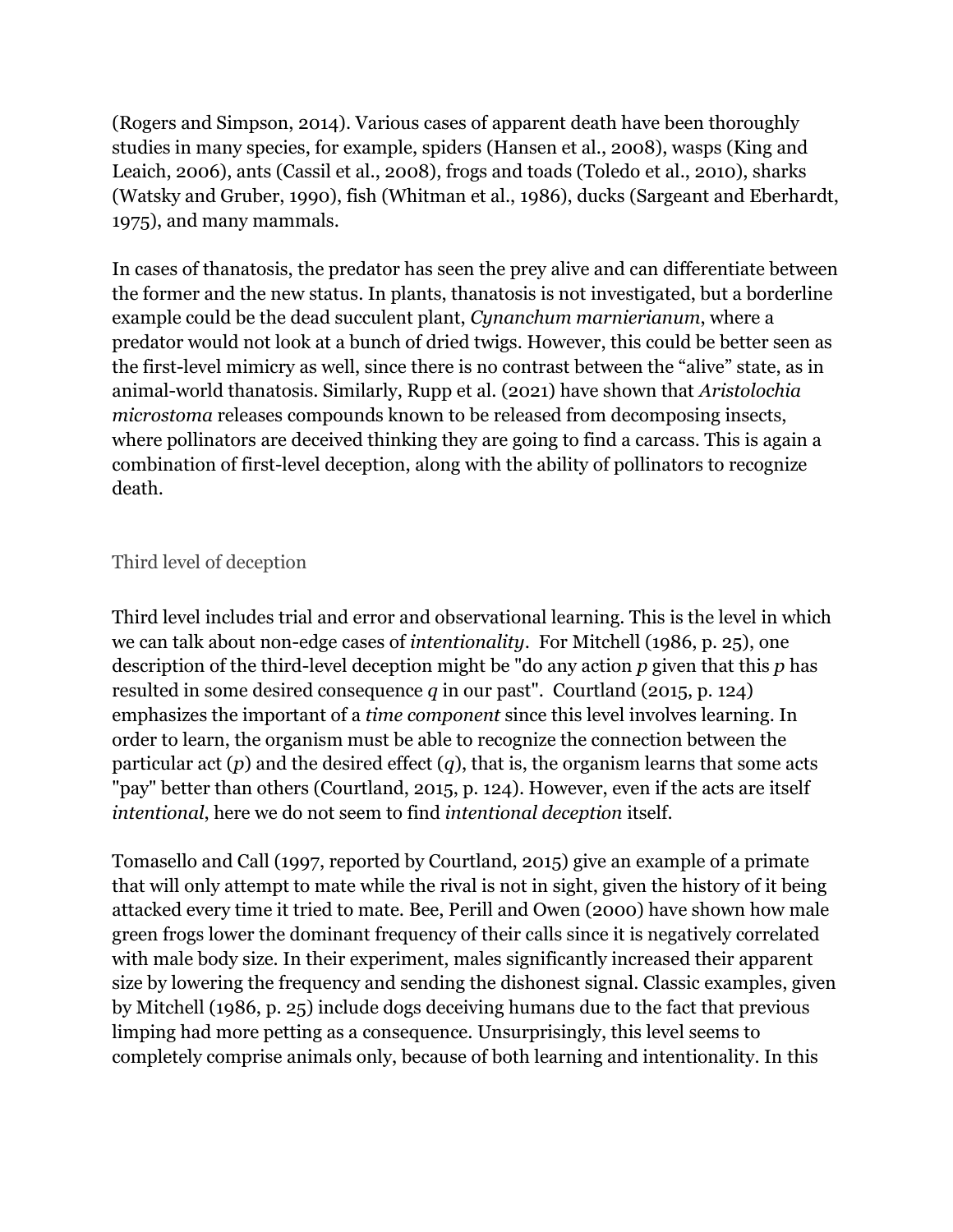case, we would still be left with Dennett's first-order intentionality since an animal agent might possess beliefs about future outcomes of its current acts, but that does not mean the action is verifiable to be shown as a deliberate act of manipulation and does not have to, therefore, include knowledge of other side's mental states.

It is important to note that some examples might be seen as both third-level and fourthlevel deception, for example, the mentioned case of a gorilla luring its keeper to the cage. Mitchell (1986), I believe, was opting for more conservative explanations without additional presumptions, but this, of course, does not have to be the case until we find a way to verify second-order thinking for such cases. For the purpose of our ontological argument, this does not change the fact that third level seems to be restricted to animals only, the claim that is suited for the fourth level as well.

## Fourth-level deception

Philosophically the most interesting deception is the one that involves thinking, planning and the act of intention. Besides humans, this is a common primate trait. Hatchett (2001) states that the simplest form of deception is found in ceboids and cercopithecoids like *Macaca mulatta* and *Cebus apella*, where a subject discovers an aiding technique or a tactic, which is repeated when it is beneficial. Such an action does not provide mental-state attribution for other primates. Second form involves a conscious effort to trick another individual in order to realize a certain goal, which is thought to require recognition of self and others.

It was often argued that rhesus monkeys practice deception by withholding information, usually about the location of food, but Hauser (1992) states that withholding such information has more cost than benefit, for example, such an individual might be chased away or eat less food, so that would explain the rarity of such events. Hatchett (2001) considers baboons the most complex cheaters of the cercopithecoid taxa. Byrne and Whiten (1985) have provided the definition of *intimate tactical deception*: 1) acts from the normal repertoire of an individual, 2) used at low frequency, and in contexts different from high-frequency (honest) versions of the act, 3) such that another familiar individual 4) is likely to misinterpret the meaning of the acts 5) to the advantage of the actor.

Byrne and Whiten (1992) show that Papio and Pan show high levels of tactical deception, unlike no evidence for Strepsirhini. Even though most examples were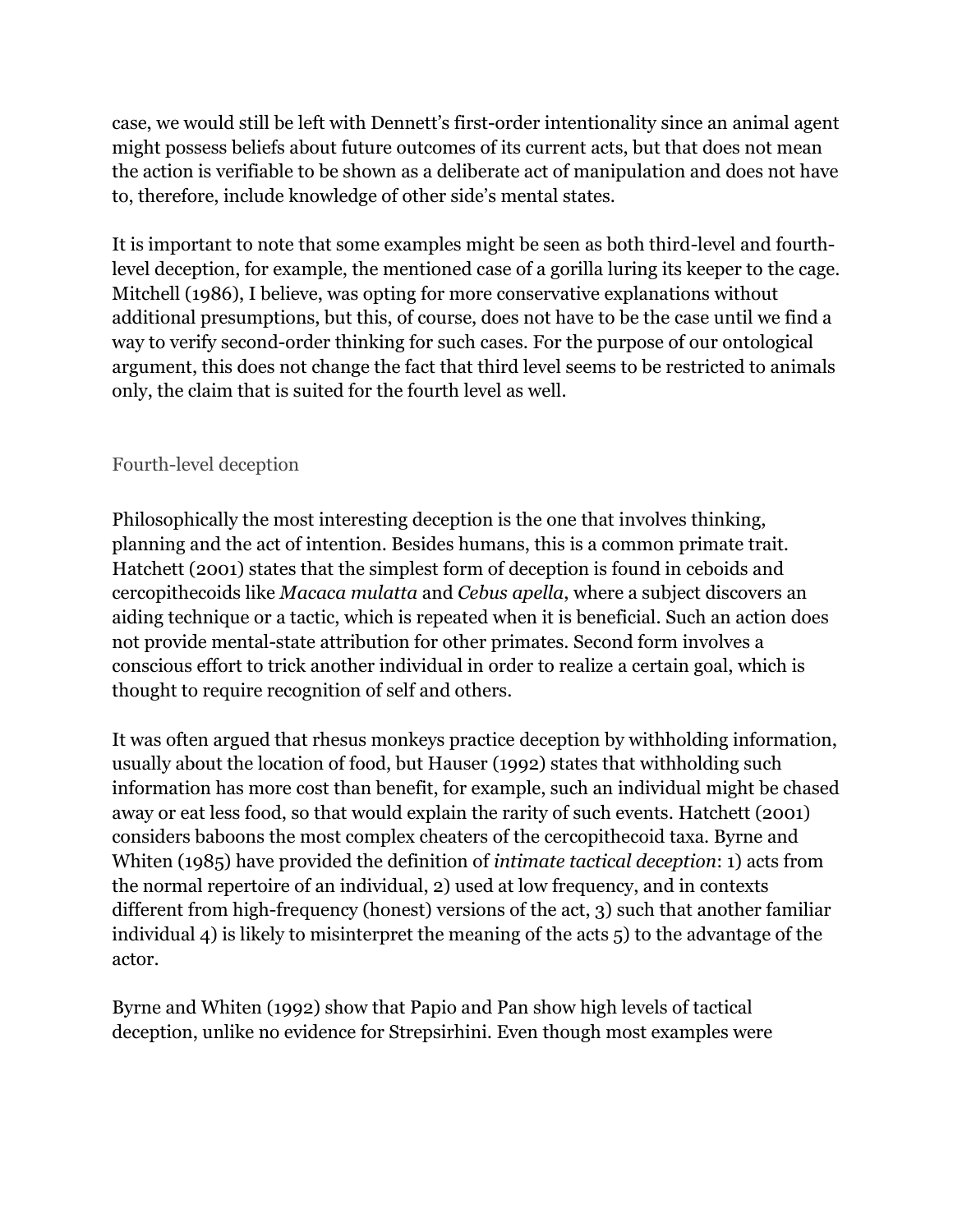anecdotal, it is interesting to see that in a recent study, Genty and Roeder (2006) have shown that some lemurs may learn to cheat.

Of course, along with somewhat obvious Mitchell's (1986, p. 27) conclusion that fourthlevel deception is prevalent with humans, this level also corresponds to the possible realization of higher-order intentionality. Dennett (1983, p. 347) mentions that Seyfarth reported an incident in which one of the losing-side monkeys issued a leopard alarm during a fight, in the absence of any leopards, leading all vervets to head for the trees. This is where theory of mind comes into play, namely, what level of intentionality are we talking about here? If we see it as first-order intentionality, then the vervet monkey *wants* the other monkeys to run into the trees. We might even consider this a certain third-level deception since it might have been successful before, perhaps after an erroneous detection. If we see it as second-order intentionality, then we must describe it as: the vervet monkey *wants* the other (inamicable) monkeys to *believe* there is a leopard near.<sup>6</sup> It seems that, even though the fourth level of deception is applicable to animals, there is much more research needed regarding specific orders of intentionality and the possibility of verification in the animal world.

#### Levels of deception: overview

Mitchell (1986) has created the classification for Animalia. However, I have demonstrated that other domains of life can be included as well. First-level deception includes plant and fungi examples. Second-level deceptions, intriguingly, also include the bacterial world and fungi. We have expected the third and fourth level to be attributed only to animals, which does seem to be the case, but there is more research to be done in both levels regarding orders of intentionality (cf. Dennett, 1983). The first conjecture I have is that *deception seems to be omnipresent in various domains of life* (Archaea excluded, without any conclusive research known to us so far), and that we should talk about domain-level or kingdom-level deception, rather than animal deception. Plant deception has been studied as plant mimicry, along with fungi, but mostly only connected to the notion of mimicry, without any general common denominator of *deception*.

<sup>6</sup> We could go even further in developing the theory of mind and think about what the alarm call does for mental state or mental images. For example, the sound of an alarm call might conjure a mental image of a leopard in a vervet monkey. In such case, we would be talking about *representations* in such a theory of mind, which would make it comparable to the human mind in some degree.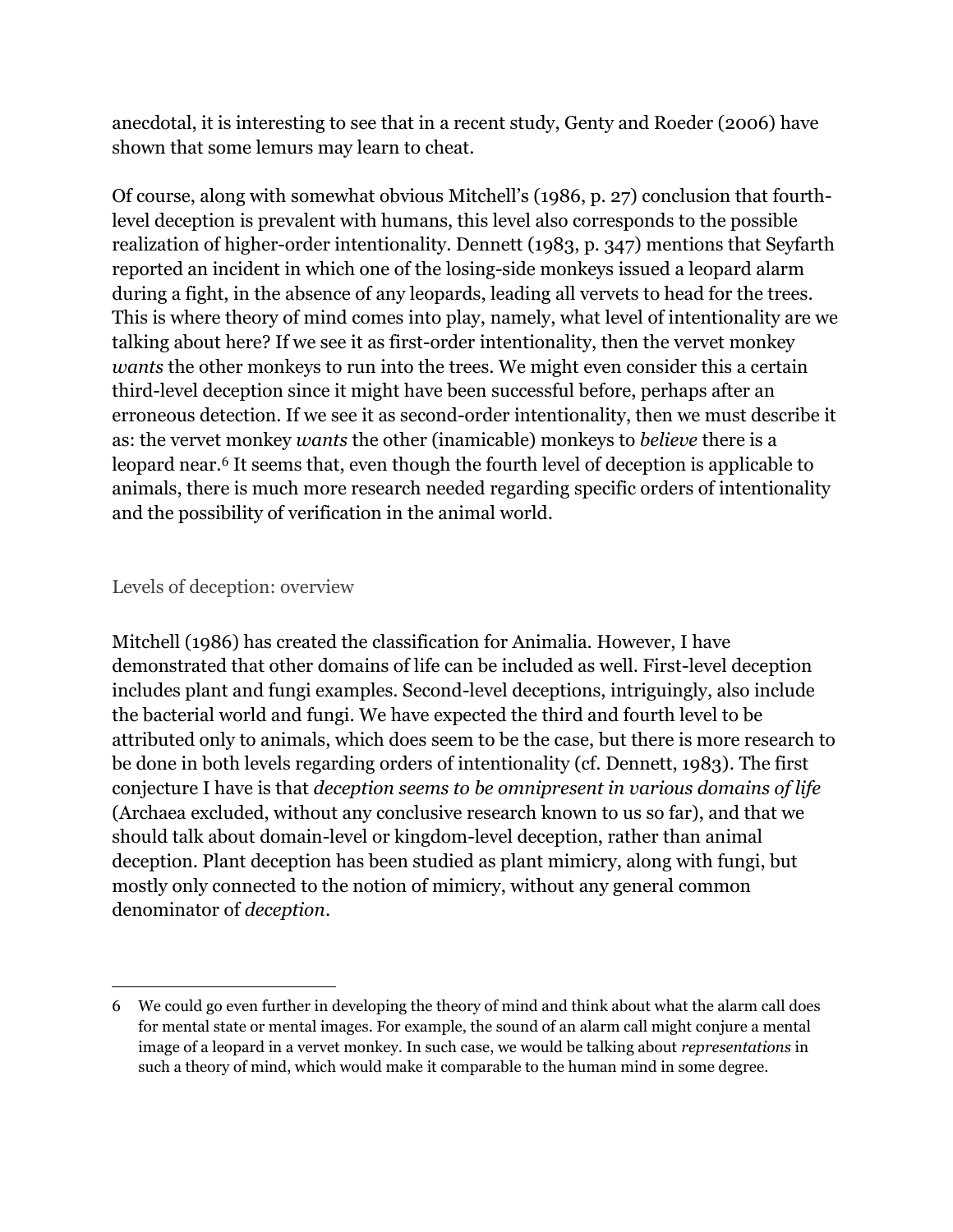Classical philosophical studies are mostly concerned with lying and deceiving, with the necessary notion of beliefs and truth. Lying is often connected with intentionality (cf. Mahon, 2016; Morris, 1976), but I see deception as a broader category, where intentionality (and hence possibility of lying) happens at the higher levels (partly level three and mostly level four). In theory of lying, there are two important views. One is *deceptionism*, in which the intention to deceive is necessary for lying, and the second is *non-deceptionism* where such intention is not necessary (Deweese-Boyd, 2021). Animals and other organisms deceive each other all the time, but for the definition of *deception*, unlike the definition of *lying*, intention is not a necessary part of the definition. In this case, *lying* would be a special case of deception, connected to higher levels, whether it has intentionality or not. If we do not posit intentionality for *lying*, then it could occur at lower levels of the hierarchy, including evolutionary mechanisms of deception such as mimicry. If this is the case, then the theory of lying needs to be modified, since it would seem that notions of *person* or *belief* in that case would not be parts of an appropriate definition. If the definition only refers to humans or higher primates, then last two levels might be further analyzed with respect to intentionality.

#### Self-deception

Mitchell (1976) has proposed that self-deception occurs if the deceiver and the object of deception are the same organism. There is much controversy in philosophy and psychology about the correct definition and prerequisite of self-deception, but it minimally involves a person who seems to acquire and maintain some false belief in the teeth of the evidence to the contrary as a consequence of some motivation, and who may display behavior that suggests some awareness of the truth (Deweese-Boyd, 2021). I will once again emphasize that most studies reflect on *persons*, i.e. people.

In philosophy of self-deception, two main approaches are *intentionalism* (self-deception is an intentional act) and *revisionism* (the opposite). The former cases attribute intentionality to such acts, while the former talk about our adjustments of attitude or revision of belief. If we revise our beliefs, there is no apparent contradiction in place regarding self-deception. However, both accounts will provide a higher-level theory of mind for the bearer of self-deception. Namely, intentionality is related to the third and fourth level of deception, especially the fourth. Mitchell (1986) presumes that an animal's act can be considered intentional at stage three, but not *intentionally deceptive*, i.e., having recognition of what the other animal effecting that result believes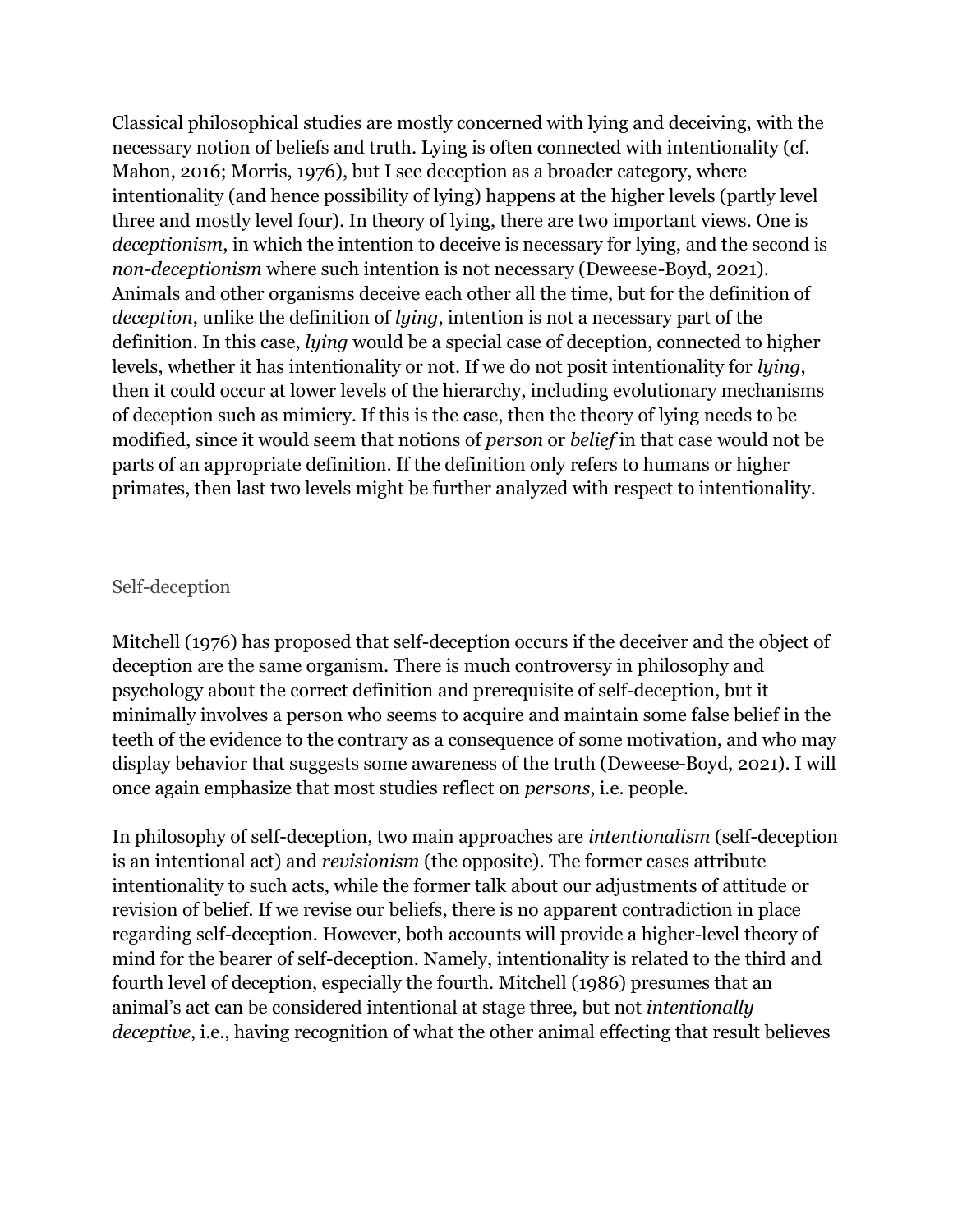about the action. If we take revisionist stance into account, we are still talking about possessing certain beliefs and changing stances, which is a higher cognitive ability.

In 2019, Angilletta et al. (2019) have combined modeling and an experiment to confirm the necessary conditions for self-deception in slender crayfish, *Cherax dispar*. Those necessary conditions were established as follows: 1) dishonest individuals must escalate aggression using the same signals that honest individuals do 2) both honest and dishonest individuals must escalate aggression according to the quality they have signaled, regardless of their actual quality. Angilletta et al. (2019) presuppose that natural selection might have favored genotypes with little or no awareness of their deceptive signaling. They discovered that many crayfish with large claws were quite weak, and staged fights for 97 adult males, 20 selected ones and 77 opponents. The hypothesis was that if a crayfish knows it has a weak claw, it should be less aggressive. However, deceptive signalers ignored their own real strength when escalating or evading aggression.

Trivers (2011) has proposed that the most evolutionarily successful deceivers in nature are those who self-deceive first because they pay significant cognitive cost to avoid involuntary responses, such as blushing, diverting eye contact, voice tone etc. Trivers states that birds may show greater physiological arousal to their own or close relative's voice than to others and could be trained to peck when they "thought" they heard their own voice instead of another's (Trivers 1991).

Bekoff (2000) has studied animal emotions in general, and regarding grief, he states that many animals display grief at the loss or absence of a close friend or a loved one, providing a classic example given by Goodall (1990), who observed a young chimpanzee Flint withdrawing from his group, stop feeding, and finally dying after his mother died. King (2013, p. 51) mentions that in the wild, great ape babies nurse from and ride on the mother for four years or more, and when the babies die, they may continue to ride on their mother's body simply because the mother refuses to part with them. For example, in 2003 at Bossou, a respiratory epidemic swept through the chimpanzee community and two infants were among the victims. Their mothers carried the infants' bodies for 68 days and 19 days respectively, shooing away flies and borrowing the body for other chimpanzees to "play" with (King, 2013, p. 51). King doubts that this is the case of chimpanzees not discerning that the infants had died, focusing on their complex reasoning. In this case, we might see it as a case of self-deception.<sup>7</sup> Since the genus Pan seems to be the best candidate for higher-order intentionality, this does not seem

<sup>7</sup> I would like to thank Reviewer 2 for pointing this out.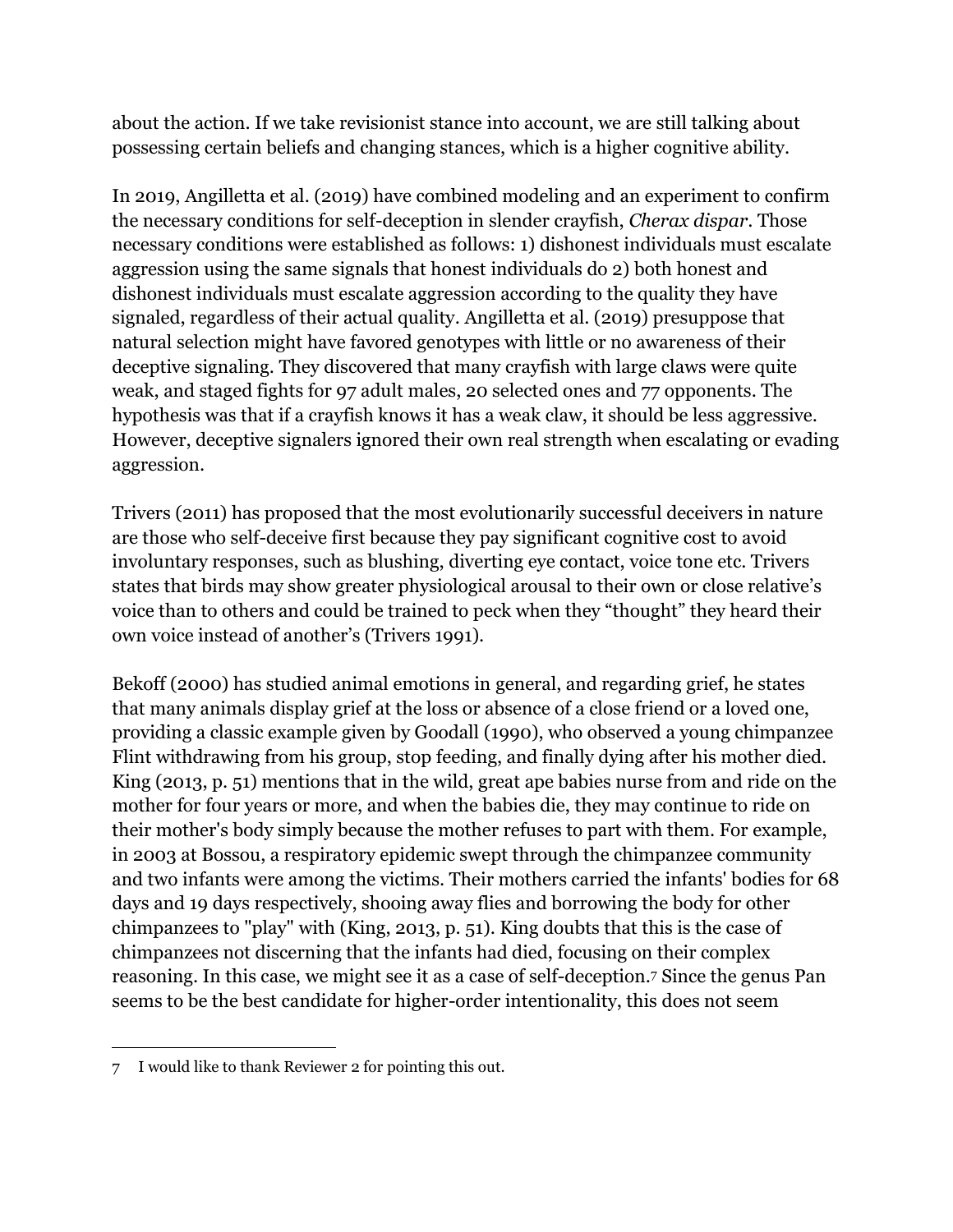implausible. However, the example with the crayfish shows that higher-order intentionality and complex reasoning might not be the necessary prerequisite for selfdeception.

I have emphasized that almost every philosophical or psychological theory of selfdeception is focused on humans. However, by attributing self-deception to animals, we may need to think about ontological and epistemological differences between deception levels. For example, crayfish attacking others while pretending to be stronger than they are, might be an accidental correlation. In that case, there is no intentionality present, just aggressive mimicry and second-level deception. If we consider this the case of selfdeception in the classical psychological and philosophical sense, then we are acknowledging *beliefs*. That is, a crayfish possesses a *belief* to be stronger and acts accordingly (even though the belief is obviously wrong). In that case, we must be talking at least about first-order intentionality (cf. Dennett, 1983) and at least third level of deception.

It is interesting to note that philosophical debate often emphasizes moral responsibility regarding self-deception. Intentionalists will hold that self-deceivers are responsible since they intend to acquire this sort of behavior, while non-intentionalists seem to remove the agent from responsibility by rendering the process subintentional: the agent has no (direct) control over his actions (Deweese-Boyd, 2021). If philosophical theories of self-deception are necessarily linked to ethical questions, and we attribute selfdeception to certain animals, such questions need to be distinguished for all possible agents.

If cases of crayfish or possibly birds turns out to be a conclusive example of selfdeception in animals, then, according to the theory of self-deception we pursue, we must incorporate non-human animals into self-deception, the same way we needed to incorporate plants, bacteria and fungi into classes of deception. The second conjecture is, then, that *self-deception, if it is continued to be analyzed from a philosophical perspective, must take into account examples from non-human animals*. In such cases, a proper definition needs to illustrate a theory of mind applicable to both humans and non-human animals. If self-deception deals with revising beliefs, and if a crayfish is proven to self-deceive and we take the revisionist stance into account, does it possess beliefs? If so, we must consider the possibility of belief revision for animals as well. Research so far has mostly focused on forming (first-order) beliefs (cf. Stich, 1978; Dreckmann, 1999; Fellows, 2000). However, since the studies on animal mind are fruitful, inclusion of new biological findings will strengthen philosophical intuitions as well.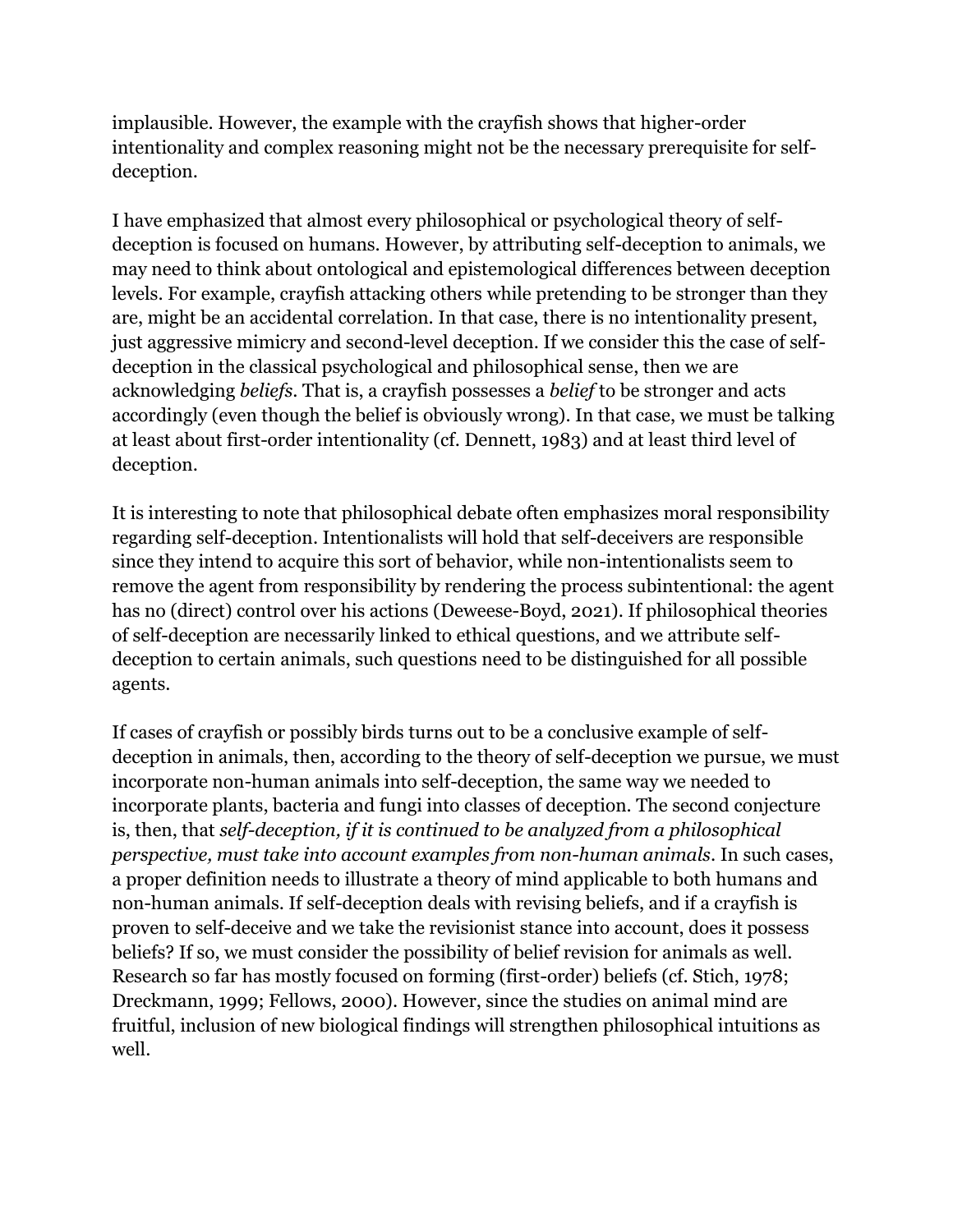#### Deception modeling

Animal cognition is often centered around mirror recognition, epistemology and social interactions (cf. Andrews and Monsó, 2021). It is no wonder that theories of deception are also greatly studied in animal cognition, biology, cognitive science and philosophy. However, the theory of deception, we conclude, should be a general theory that should incorporate all the living forms up to some degree. We have followed Mitchell's (1986) classification and have demonstrated various studies that confirm the existence of deception in other domains of life, such as plants, fungi or bacteria. Such a model is expected to narrow towards the fourth level to include higher primates and humans only, but a general model would follow the proposed schema in Figure 2.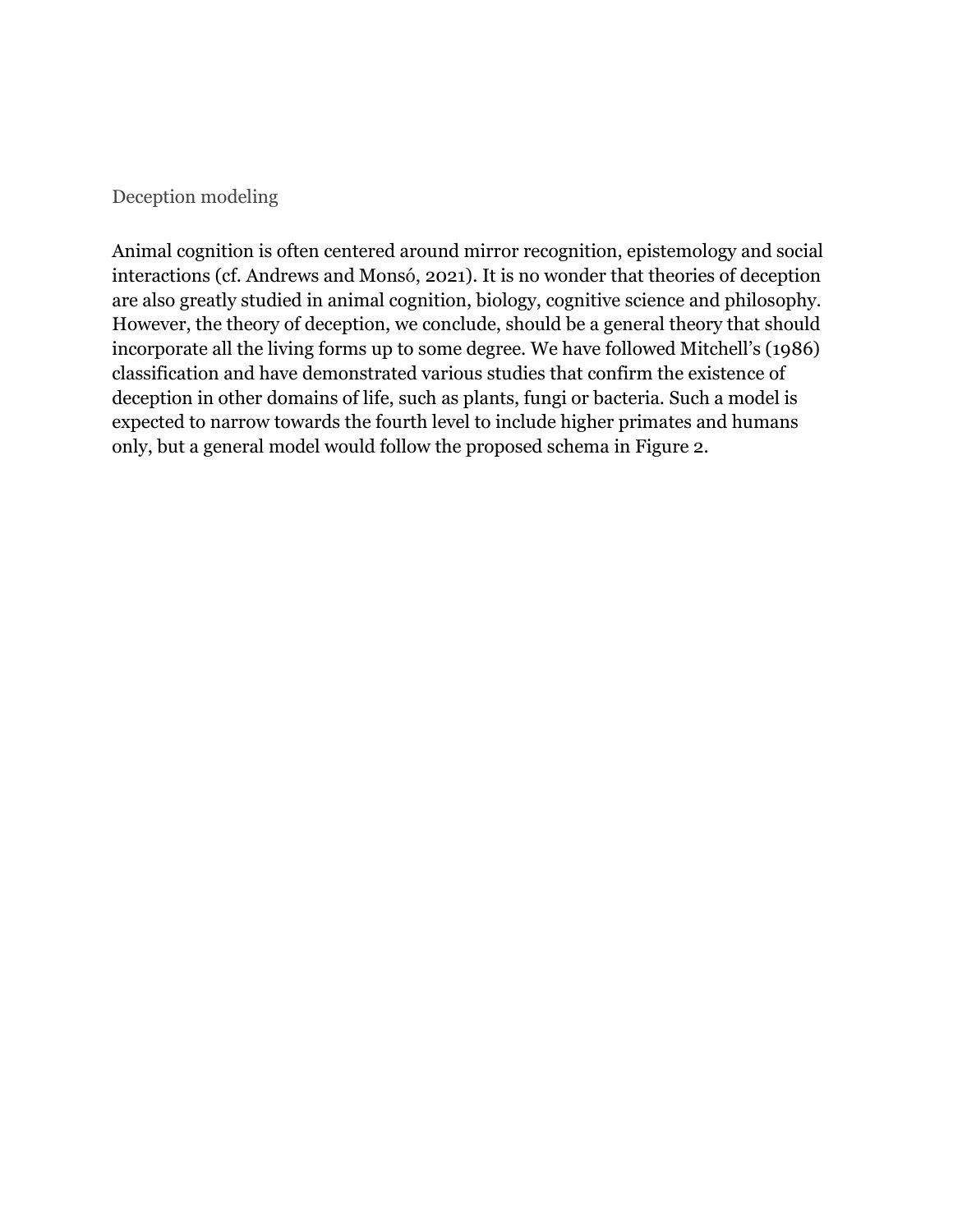

**Figure 2.** A proposed schema for the new classification of domain-level deception.

Self-deception can occur at the intersection of level 3 and level 4 for both non-human and human animals. These are also the levels of intentionality, either as first-order or higher-order intentionality levels. As other biological studies investigating deception and self-deception arise, schema can be revised to better incorporate the data, especially regarding the inclusion, for example, of Archaea at the lowest level of deception, or finding bacterial examples of third-level deception. The example with crayfish shows us that if we consider this the case of self-deception, then either it is an example of thirdlevel deception, or there is intentionality involved in the second level as well.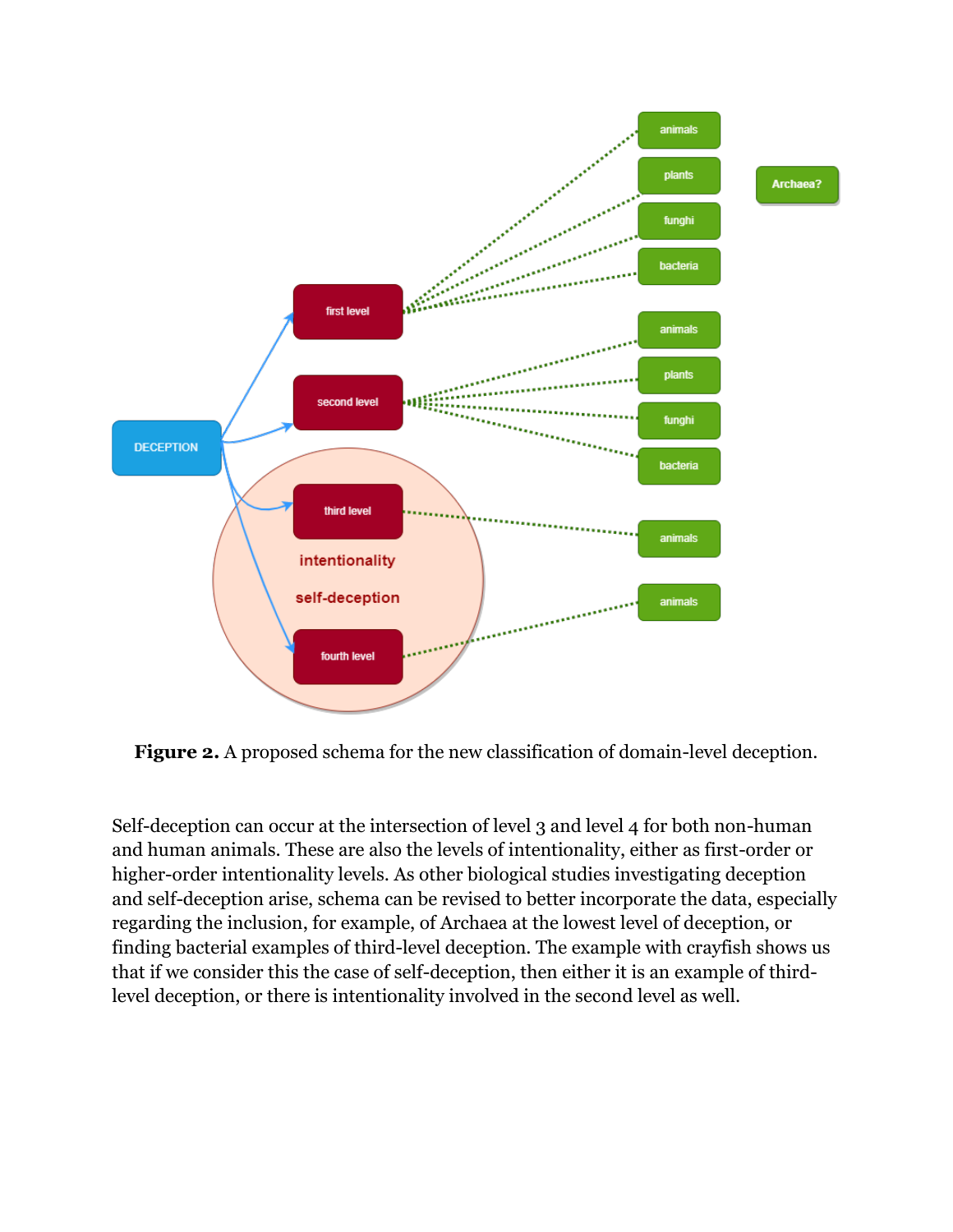I consider the modeling of deception incomplete if talking about animal deception, human deception, or plant deception, since studies show that deception seems to be a universal and evolutionary stable strategy, and therefore a general model is needed to better explain the philosophical notion of deception. I also believe that self-deception, as a cognitive phenomenon, must be investigated at lower levels of the deception hierarchy, and not as something exclusive to human animals.

## Acknowledgments

The author would like to thank the anonymous reviewers for constructive, valuable, and insightful comments that undoubtedly improved the manuscript.

## Bibliography

- 1. Andrews, K. & Monsó, S. (2021). Animal cognition. In E. Zalta (Ed.) *The Stanford Encyclopedia of Philosophy (Spring 2021 Edition)*. <https://plato.stanford.edu/archives/spr2021/entries/cognition-animal>
- 2. Angilletta, M., Kubitz, G. & Wilson, R. (2019). Self-deception in nonhuman animals: Weak crayfish escalated aggression as if they were strong. *Behavioral Ecology, 30*(5), 1469–1476. https://doi.org/10.1093/beheco/arz103
- 3. Baker, H. (1976). "Mistake pollination" as a reproductive system with special reference to the Caricaceae. In J. Burley & B. Styles (Eds.) *Tropical Trees: Variation, Breeding and Conservation* (pp. 161–169). London: Academic Press.
- 4. Barnes, A. (1997). *Seeing through Self-Deception.* New York: Cambridge University Press.
- 5. Bee, M., Perrill, S., Owen, P. (2000). Male green frogs lower the pitch of acoustic signals in defense of territories: a possible dishonest signal of size?. *Behavioral Ecology*, *11*(2), 169–177. https://doi.org/10.1093/beheco/11.2.169
- 6. Beisecker, D. (1999). The importance of being erroneous: Prospects for animal intentionality. *Philosophical Topics 27*(1), 281–308.
- 7. Bekoff, M. (2000). Animal emotions: Exploring passionate natures. *BioScience*, *50*(10): 861.
- 8. Benson, W. (1972). Natural selection for Müllerian mimicry in *Heliconius erato* in Costa Rica. *Science* 176, 936–939. 10.1126/science.176.4037.936
- 9. Boileau, N., Cortesi, F., Egger, B., Muschick, M., Indermaur, A., Theis, A., Büscher, H. & Salzburger, W. (2015). A complex mode of aggressive mimicry in a scale-eating cichlid fish. *Biology Letters 11*(9). [10.1098/rsbl.2015.0521](http://dx.doi.org/10.1098/rsbl.2015.0521)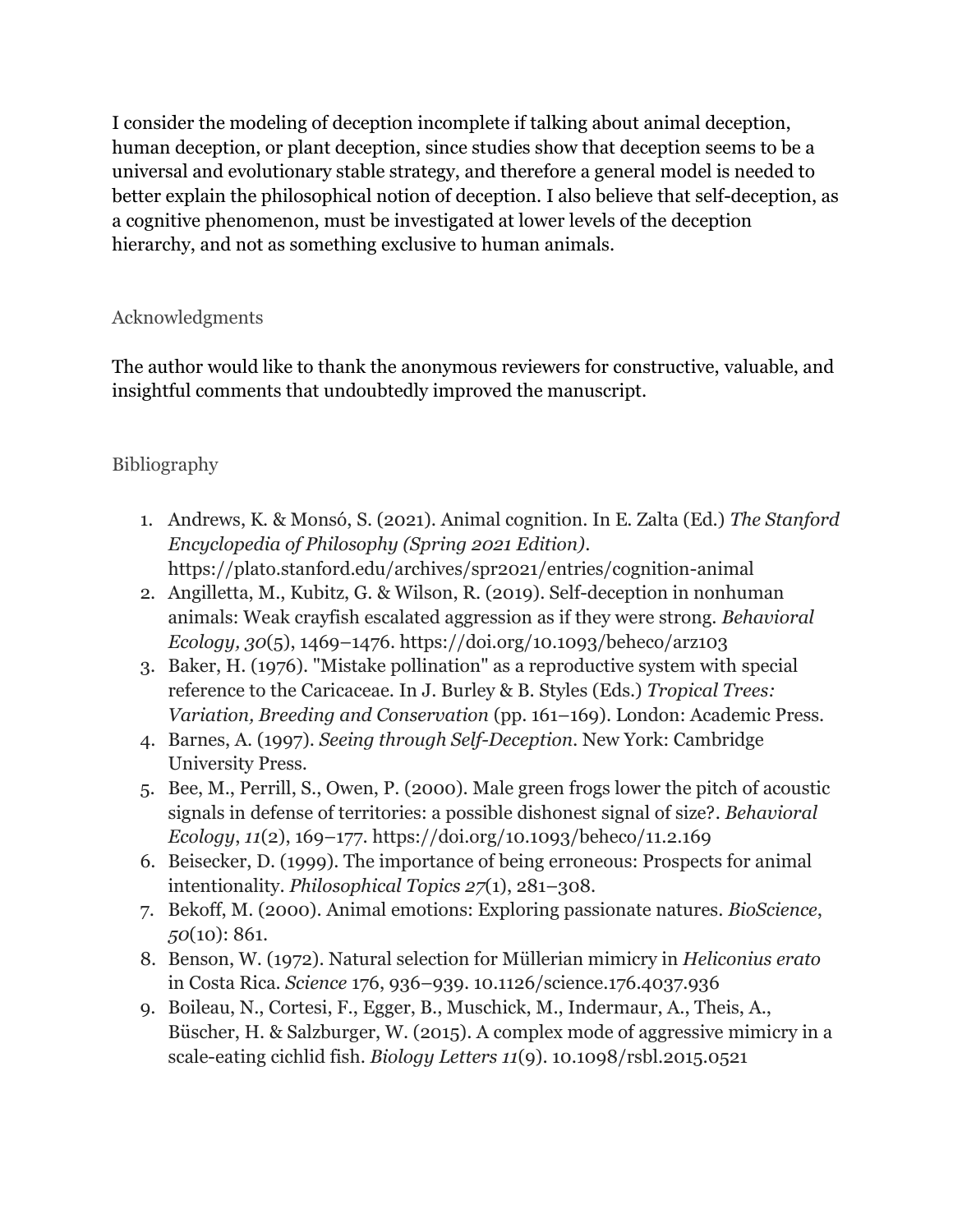- 10. Boyden, T. (1980). Floral mimicry by *Epidendrum ibaguense* (Orchidaceae) in Panama. *Evolution* 34(1), 135–136. 10.2307/2408322
- 11. Byrne, R. & Whiten, A. (1985). Tactical deception of familiar individuals in baboons (*Papio ursinus*). *Animal Behaviour* 33(2), 669–673. [https://doi.org/10.1016/S0003-3472\(85\)80093-2](https://doi.org/10.1016/S0003-3472(85)80093-2)
- 12. Byrne, R. & Whiten, A. (1992). Cognitive evolution in primates: Evidence from tactical deception. *Man* 27(3), 609–627.<https://doi.org/10.2307/2803931>
- 13. Canteloup, C., Poitrasson, I., Anderson, J. R., Poulin, N. & Meunier, H. (2017). Factors influencing deceptive behaviours in Tonkean macaques (*Macaca tonkeana*). *Behaviour* 154(7-8), 765–784. [https://doi.org/10.1163/1568539X-](https://doi.org/10.1163/1568539X-00003443)[00003443](https://doi.org/10.1163/1568539X-00003443)
- 14. Cassil, D., Vo, K. & Becker, B. (2008). Young fire ant workers feign death and survive aggressive neighbors. *Naturwissenschaften* 95(7), 617–624. 10.1007/s00114-008-0362-3
- 15. Courtland, S. (2015). Detecting animal deception. *The Journal of Mind and Behavior 36*(3/4), 121–138.
- 16. Davis Jr., W. E. (1989). Distraction displays or "injury feigning" in birds. *Bird observer 17*(3), 125–128.
- 17. Dennett, D. (1983). Intentional systems in cognitive ethology: The "Panglossian paradigm" defended. *The Behavioral and Brain Sciences* 6, 343–390. <https://doi.org/10.1017/S0140525X00016393>
- 18. Deweese-Boyd, I. (2021). Self-Deception, In Zalta E. (Ed.) *The Stanford Encyclopedia of Philosophy (Summer 2021 Edition).*  <https://plato.stanford.edu/archives/sum2021/entries/self-deception>
- 19. Dodson, C. & Frymire, G. (1961). Natural pollination of orchids. *Missouri Botanical Garden Bulletin 49*(9), 133–152.
- 20.Dreckmann, F. (1999). Animal beliefs and their contents. *Erkenntnis* 51, 597– 615.<https://doi.org/10.1023/A:1005593324763>
- 21. Eisner, T., Hicks, K., Eisner, M. & Robson, D. (1978). "Wolf-in-sheep's-clothing" strategy of a predaceous insect larva. *Science 199*(4330), 790–794. [10.1126/science.199.4330.790](https://doi.org/10.1126/science.199.4330.790)
- 22.Fellows, R. (2000). Animal belief. *Philosophy 75*(294), 587–598.
- 23.Forbes, P. (2009). *Dazzled and Deceived: Mimicry and Camou*flage. New Haven, CT: Yale University Press.
- 24.Genty, E. & Roeder, J-J. (2006). Can lemurs learn to deceive? A study in the black lemur (*Eulemur macaco*). *Journal of Experimental Psychology*: *Animal Behavior Processes* 32(2), 196–200. 10.1037/0097-7403.32.2.196
- 25.Giusto, B. di, Bessière, J-M., Guéroult M., Lim L. B. L., Marshall D. J., Hossaert-McKey M. & Gaume L. (2010). Flower-scent mimicry masks a seadly trap in the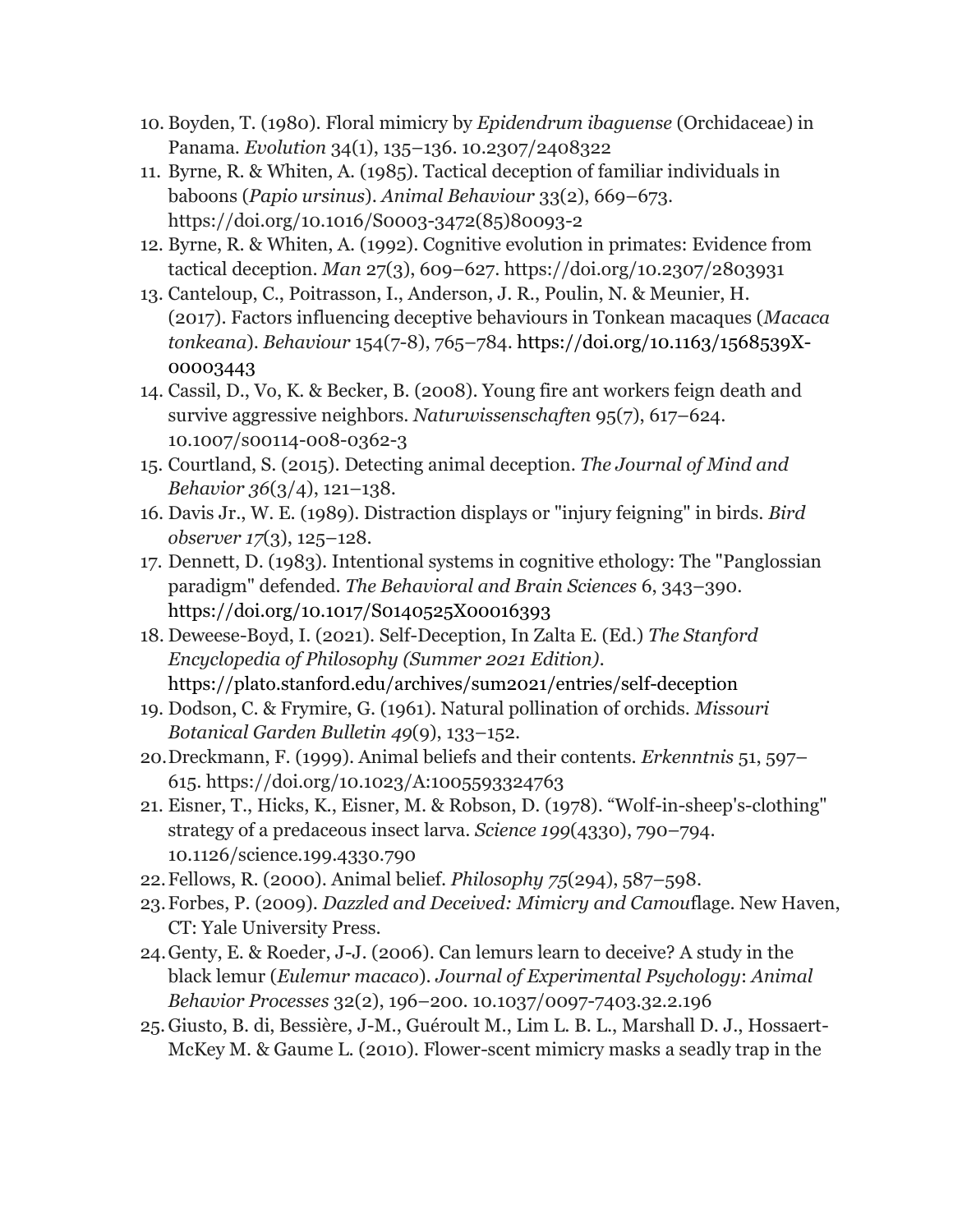carnivorous plant Nepenthes rafflesiana. *Journal of Ecology* 98, 845–856. [10.1111/j.1365-2745.2010.01665.x](http://dx.doi.org/10.1111/j.1365-2745.2010.01665.x)

- 26.Goodall, J. (1990). *Through a Window*. Boston: Houghton-Mifflin.
- 27. Greene, H. & McDiarmid, R. (1981). Coral snake mimicry: Does it occur?. *Science 213*(4513), 1207–1212. [10.1126/science.213.4513.1207](https://doi.org/10.1126/science.213.4513.1207)
- 28.Hållén, E. (2011). *A Different Kind of Ignorance: Self-Deception as Flight from Self-Knowledge*. Dissertation, Uppsala Universitet.
- 29.Hanlon, J., Holwell, G. & Herberstein, M. (2014). Pollinator deception in the orchid mantis. *The American Naturalist 183*(1), 126–132. https://doi.org/10.1086/673858
- 30.Hansen, L., Gonzales, S., Toft, S. & Bilde, T. (2008). Thanatosis as an adaptive male mating strategy in the nuptial gift-giving spider *Pisaura mirabilis*. *Behavioral Ecology* 19(3), 546–551.<https://doi.org/10.1093/beheco/arm165>
- 31. Hatchett, J. (2001). *Intentional Deception Among Nonhuman Primates*. Senior Thesis, University Honors College, Texas Tech University.
- 32.Hauser, M. (1992). Costs of deception: Cheaters are punished in rhesus monkeys (Macaca mulatta). *Proceedings of the National Academy of Sciences of the United States of America, 89*(24), 12137–12139. 10.1073/pnas.89.24.12137
- 33.Hediger, H. (1955). *Studies in the Psychology and Behaviour of Animals in Zoos and Circues*. London: Butterworth Scientific Publication.
- 34.Jackson, R. & Cross, F. (2013). A cognitive perspective on aggressive mimicry. *Journal of Zoology 290*(3), 161–171.
- 35. Jamie, G. (2017). Signals, cues and the nature of mimicry. *Proceedings of the Royal Society B, 284*(1849). 10.1098/rspb.2016.2080
- 36.Jeffords, M., Sternburg, J. & Waldbauer, G. (1979). Batesian mimicry: Field demonstration of the survival value of pipevine swallowtail and monarch color patterns. *Evolution* 33, 275–286. [10.1111/j.1558-5646.1979.tb04681.x](https://doi.org/10.1111/j.1558-5646.1979.tb04681.x)
- 37. King, B. H. & Leaich, H. (2006). Variation in propensity to exhibit thannatosis in *Nasonia vitripennis* (Hymenopetra: Pteromalidae). *Journal of Insect Behavior 19*(2), 241–249. 10.1007/s10905-006-9022-7
- 38.King, B. J. (2014). *How Animals Grieve.* Chicago: University of Chicago Press.
- 39.Krebs, J. R. & Dawkins, R. (1984). Animal signals: mind-reading and manipulation. In: J. R. Krebs & N. B. Davies (Eds.) *Behavioural Ecology: An Evolutionary Approach* (pp. 380–402). Oxford: Blackwell Scientific Publications.
- 40.Krebs, J. R. (1977). *Song and territory in the Great tit* Parus major. In B. Stonehouse & C. Perrins (Eds.) *Evolutionary Ecology*. London: Palgrave. https://doi.org/10.1007/978-1-349-05226-4\_6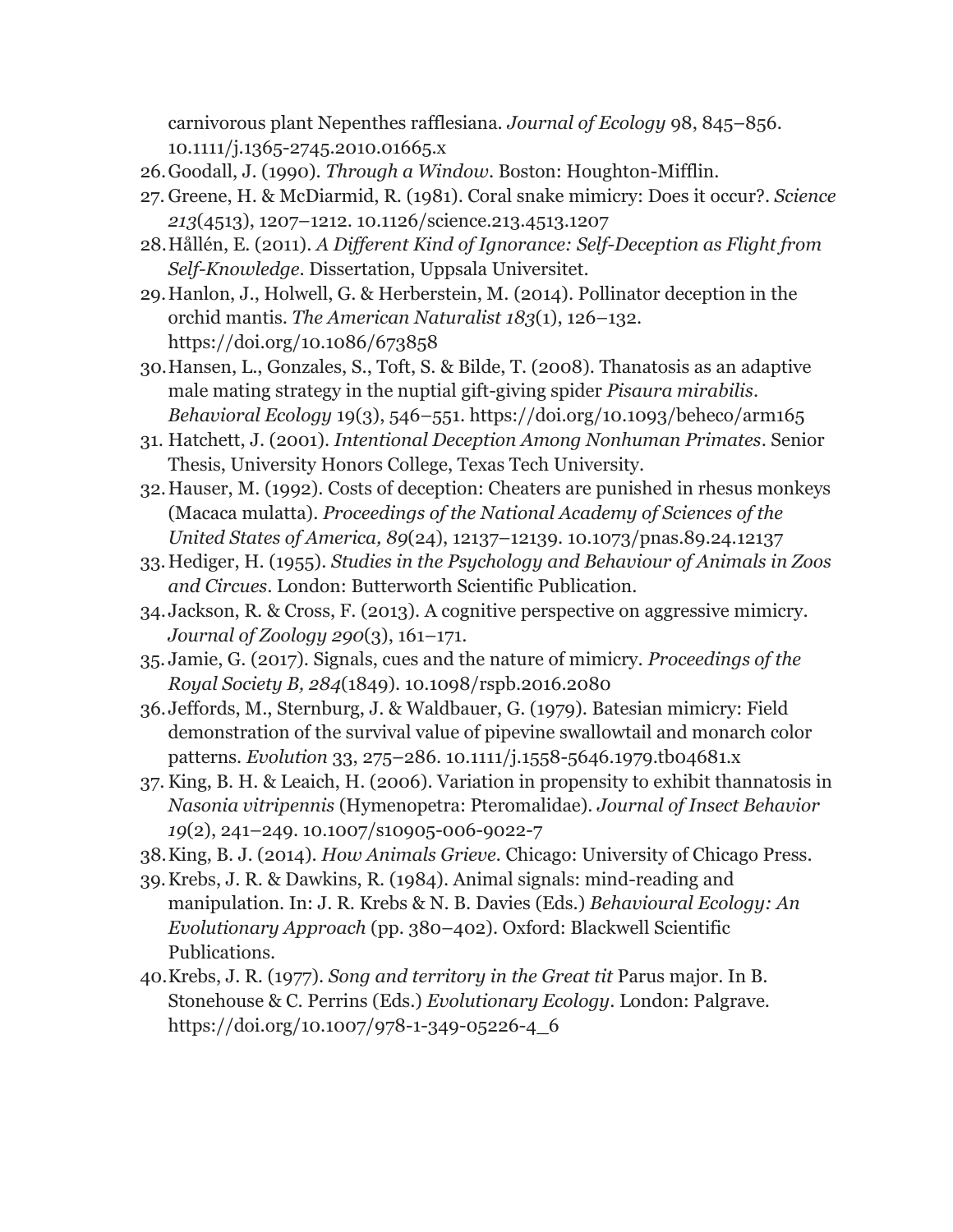- 41. Lev-Yadun, S. (2003). Weapon (thorn) automimicry and mimicry of aposematic colorful thorns in plants. *Journal of Theoretical Biology 224*(2), 183–188. [10.1016/S0022-5193\(03\)00156-5](https://doi.org/10.1016%2FS0022-5193(03)00156-5)
- 42.Mahon, J. (2016). The definition of lying and deception. In E. Zalta (Ed.) *The Stanford Encyclopedia of Philosophy (Winter 2016 Edition).* <https://plato.stanford.edu/archives/win2016/entries/lying-definition>
- 43.Maran, T. (2017). *Mimicry and Meaning: Structure and Semiotics of Biological Mimicry*. Cham: Springer.<https://doi.org/10.1007/978-3-319-50317-2>
- 44.McLaughlin, B. & Rorty, A. (Eds.) (1988). *Perspectives on Self-Deception.* Berkeley: California University Press.
- 45.Menzel, R. (1974). A group of young chimpanzees in a one-acre field. *Behavior of Nonhuman Primates* 5, 83–153. [https://doi.org/10.1016/B978-0-12-629105-](https://doi.org/10.1016/B978-0-12-629105-6.50009-2) [6.50009-2](https://doi.org/10.1016/B978-0-12-629105-6.50009-2)
- 46.Mitchell, R. (1986). A framework for discussing deception. In: R. Mitchell & N. Thompson (Eds.) *Deception, Perspectives on Human and Nonhuman Deceit* (pp. 21–29). Albany: State University of New York Press.
- 47. Møller, A. P., Flensted-Jensen, E. & Liang, W. (2021). Behavioral snake mimicry in breeding tits. *Current Zoology 67*(1), 27–33.
- 48.Mondino, S., Schmidt, S. & Buchrieser, C. (2020). Molecular Mimicry: A Paradigm of Host-Microbe Coevolution Illustrated by *Legionella*. *mBio*, *11*(5). https://doi.org/10.1128/mBio.01201-20
- 49.Morris, J. (1976). Can Computers Ever Lie. *World Futures* 14, 389–401. [10.1080/02604027.1976.9971875](https://philpapers.org/go.pl?id=MORCCE&proxyId=&u=https%3A%2F%2Fdx.doi.org%2F10.1080%2F02604027.1976.9971875)
- 50.Nelson, X. & Jackson, R. (2009). Aggressive use of Batesian mimicry by an antlike jumping spider. *Biology Letters 5*(6), 755–757. [10.1098/rsbl.2009.0355](http://dx.doi.org/10.1098/rsbl.2009.0355)
- 51. Nembaware, V., Seoighe, C., Sayed, M. & Gehring, C. (2004). A plant natriuretic peptide-like gene in the bacterial pathogen *Xanthomonas axonopodis* may induce hyper-hydration in the plant host: A hypothesis of molecular mimicry. *BMC Evolutionary Biology* 4, https://pubmed.ncbi.nlm.nih.gov/15038836. 10.1186/1471-2148-4-10.
- 52.Ngugi, H. & Scherm, H. (2004). Pollen mimicry during infection of blueberry flowers by conidia of *Monilinia vaccinii-corymbosi*. *Physiological and Molecular Plant Pathology* 64, 113–123.<https://doi.org/10.1016/j.pmpp.2004.08.004>
- 53.Ngugi, H. & Scherm, H. (2006). Mimicry in plant-parasitic fungi. *Microbiology Letters* 257, 171–176.<https://doi.org/10.1111/j.1574-6968.2006.00168.x>
- 54.Pannell, J. & Farmer, E. (2016). Mimicry in plants. *Current Biology, 26*(17), 784– 785. [10.1016/j.cub.2016.04.005](https://doi.org/10.1016%2Fj.cub.2016.04.005)
- 55. Pasteur, G. (1982). A classificatory review of mimicry systems. *Annual Review of Ecology and Systematics* 13, 169–199. 10.1146/annurev.es.13.110182.001125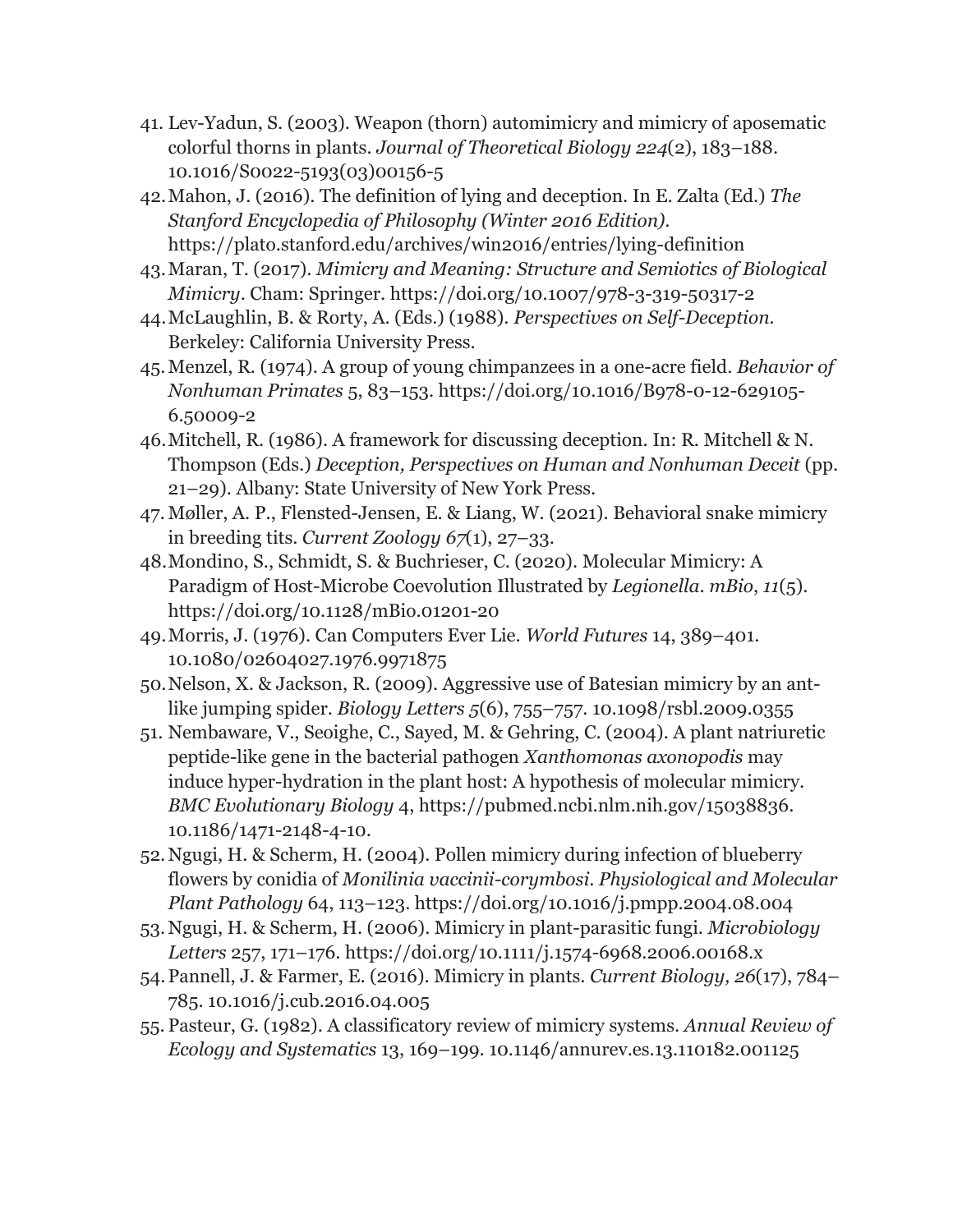- 56.Pedras, M. & Okanga, F. (1999). Strategies of cruciferous pathogenic fungi: Detoxification of the phytoalexin cyclobrassinin by mimicry. *Journal of Agricultural and Food Chemistry 47*(3), 1196–1202. <https://doi.org/10.1021/jf980854r>
- 57. Pietsch, T. & Grobecker, D. (1978). The compleat angler: Aggressive mimicry in an antennariid anglerfish. *Science 201(*4353), 369–370. 10.1126/science.201.4353.369
- 58.Poulton, E. B. (1890). *The Colours of Animals.* London: Kegan Paul, Trench, Trübner & Co.
- 59.Robbins, R. (1984). The false head hypothesis: predation and wing pattern variation of lycaenid butterflies. *The American Naturalist 118*(5), 770–775. <https://doi.org/10.1086/283868>
- 60.Rogers, S. & Simpson, S (2014). Thanatosis. *Current Biology*, *24*(21). <https://doi.org/10.1016/j.cub.2014.08.051>
- 61. Roy B. & Raguso, R. (1997). Olfactory versus visual cues in a floral mimicry system. *Oecologia* 109, 414–426. 10.1007/s004420050101
- 62.Roy, B. (1993). Floral mimicry by a plant pathogen. *Nature* 362, 56–58. [10.1038/362056a0](https://ui.adsabs.harvard.edu/link_gateway/1993Natur.362...56R/doi:10.1038/362056a0)
- 63.Rupp, T., Oelschlägel, B., Rabitsch, K., Mahfoud, H., Wenke, T., Disney, R., Neinhuis, C., Wanke, S. & Dötterl, S. (2021). Flowers of deceptive *Aristolochia microstoma* are pollinated by phorid flies and emit volatiles known from invertebrate carrion. *Frontiers in Ecology and Evolution* 21. https://doi.org/10.3389/fevo.2021.658441
- 64.Salazar, A., Fürstenau, B., Quero, C., Pérez-Hidalgo, N., Carazo, P., Font, E. & Martínez-Torres, D. (2015). Aggressive mimicry coexists with mutualism in an aphid. *Proceedings of the National Academy of Sciences*, *112*(4), 1101–1106. <https://doi.org/10.1073/pnas.1414061112>
- 65.Sargeant, A. & Eberhardt, L. (1975). Death feigning by ducks in response to predation by red foxes (*Vulpes fulva*). *American Midland Naturalist 94*(1), 108. 10.2307/2424542
- 66.Sordahl, T. (1988). The American avocet (*Recurvirostra americana*) as a paradigm for adult automimicry. *Evolutionary Ecology 2*(3), 189–196. <https://doi.org/10.1007/BF02214282>
- 67. Stebbins, C. & Galán, J. (2001). Structural mimicry in bacterial virulence. *Nature 412*(6848), 701–705. [10.1038/35089000](https://doi.org/10.1038/35089000)
- 68.Steger, R. & Cardwell, R. (1983). Intraspecific deception by bluffing: A defense strategy of newly molted stomatopods. *Science* 221(4610), 558–560. [10.1126/science.221.4610.558](https://doi.org/10.1126/science.221.4610.558)